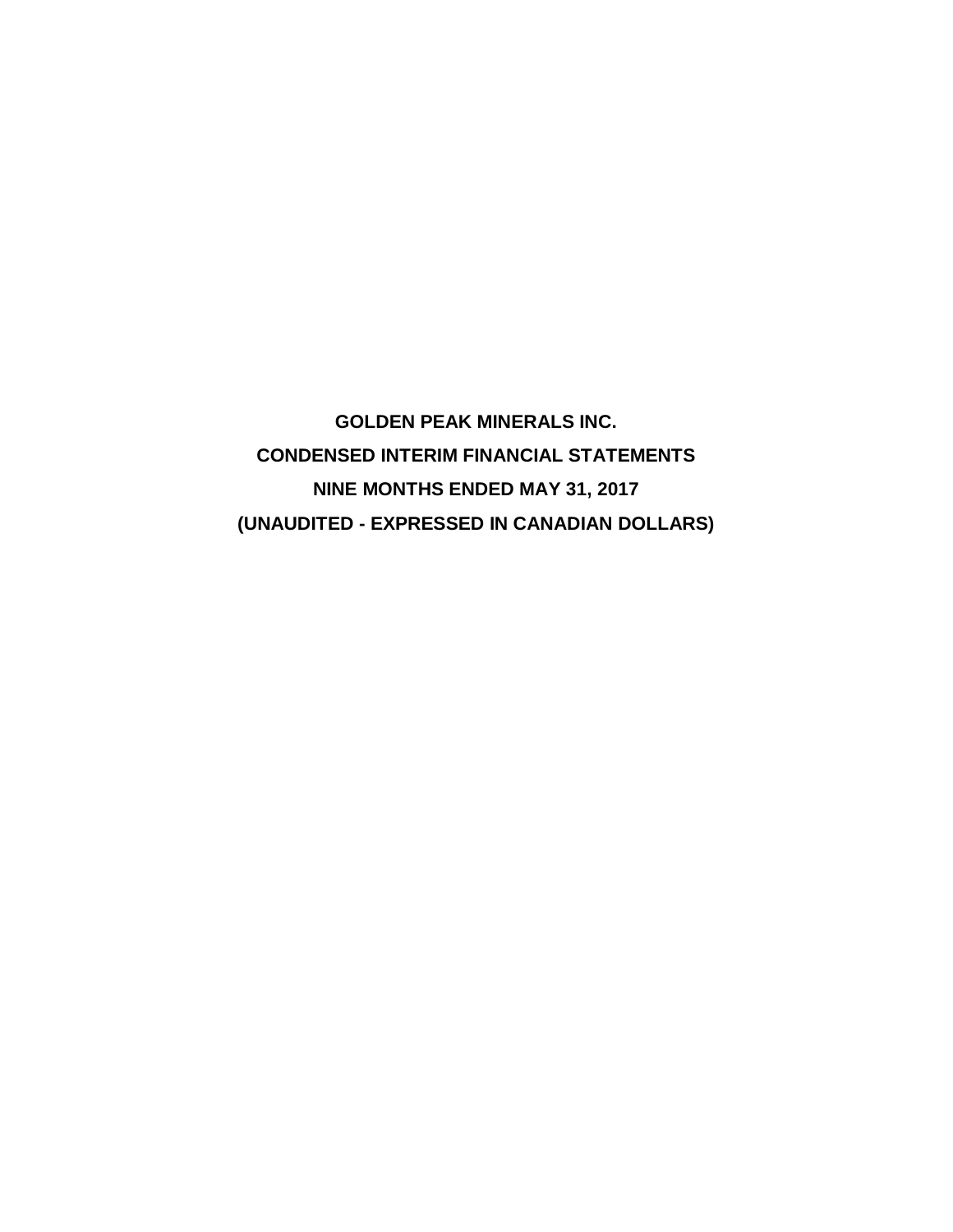# **NOTICE OF NO AUDITOR REVIEW OF CONDENSED INTERIM FINANCIAL STATEMENTS**

Under National Instrument 51-102, Part 4, subsection 4.3(3) (a), if an auditor has not performed a review of the condensed interim financial statements they must be accompanied by a notice indicating that the condensed interim financial statements have not been reviewed by an auditor.

The accompanying unaudited condensed interim financial statements of the Company have been prepared by and are the responsibility of the Company's management.

The Company's independent auditor has not performed a review of these condensed interim financial statements in accordance with standards established by the Canadian Institute of Chartered Accountants for a review of condensed interim financial statements by an entity's auditor.

July 27, 2017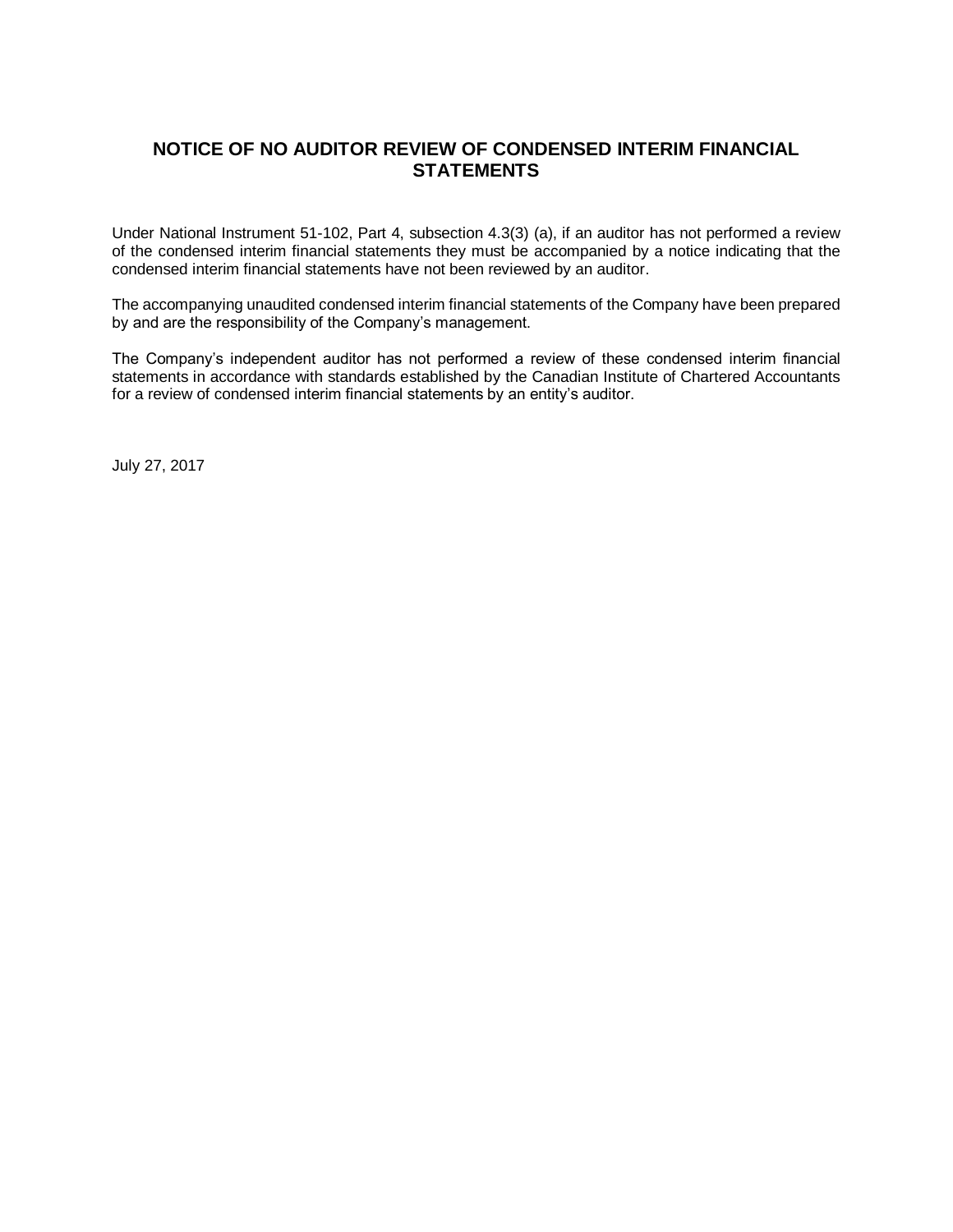### **GOLDEN PEAK MINERALS INC. Condensed Interim Statements of Financial Position (Unaudited - Expressed in Canadian Dollars)**

|                                                                     | May 31,<br>2017 | October 31,<br>2016 |
|---------------------------------------------------------------------|-----------------|---------------------|
| <b>ASSETS</b>                                                       |                 |                     |
| Current                                                             |                 |                     |
| Cash<br>\$                                                          | 379,929         | \$<br>170           |
| Receivables                                                         | 104,849         | 6,859               |
| Prepaid expenses                                                    | 57,746          |                     |
|                                                                     | 542,524         | 7,029               |
| Exploration and evaluation assets (Note 6)                          | 3,901,508       | 393,959             |
| \$                                                                  | 4,444,032       | \$<br>400,988       |
| <b>LIABILITIES &amp; SHAREHOLDERS' EQUITY</b><br><b>Liabilities</b> |                 |                     |
| Current                                                             |                 |                     |
| \$<br>Accounts payable and accrued liabilities (Note 7)             | 140,885         | \$<br>279,002       |
| Other liability (Note 8)                                            | 68,340          |                     |
|                                                                     | 209,225         | 279,002             |
| <b>Shareholders' Equity</b>                                         |                 |                     |
| Share capital (Note 9)                                              | 5,943,299       | 1,487,628           |
| Contributed surplus                                                 | 839,716         | 219,332             |
| <b>Deficit</b>                                                      | (2,548,208)     | (1,584,974)         |
|                                                                     | 4,234,807       | 121,986             |
| \$                                                                  | 4,444,032       | \$<br>400,988       |

Going Concern (Note 2) Commitments (Notes 6 and 8) Subsequent Events (Note 12)

Authorized for issuance on behalf of the Board:

 *"Peter Ball"* Director

 *"Dominic Verdejo"* Director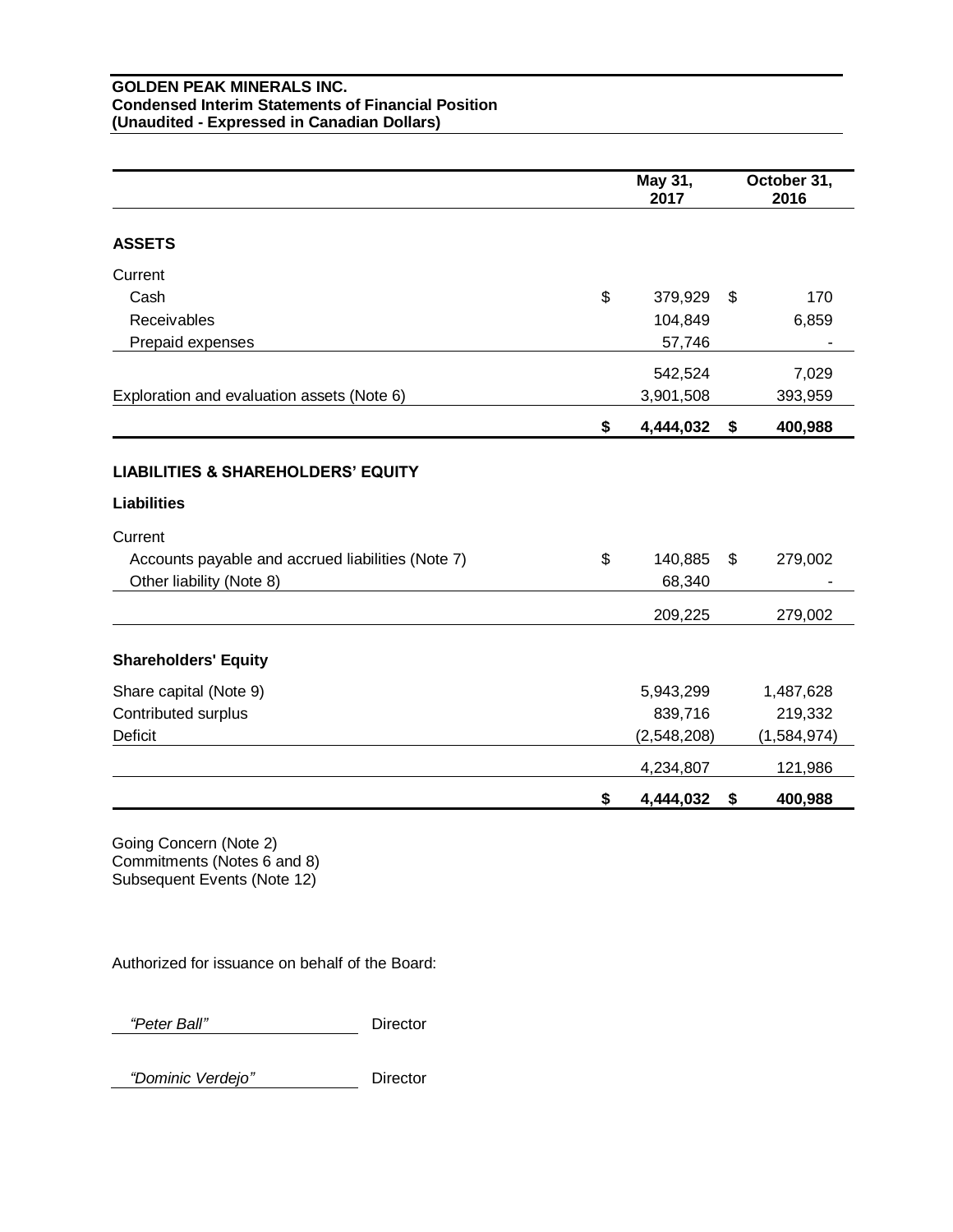## **GOLDEN PEAK MINERALS INC. Condensed Interim Statements of Comprehensive Loss (Unaudited - Expressed in Canadian Dollars)**

|                                                                | <b>Three Months Ended</b> |                 | <b>Nine Months Ended</b> |                 |  |
|----------------------------------------------------------------|---------------------------|-----------------|--------------------------|-----------------|--|
|                                                                | May 31,<br>2017           | May 31,<br>2016 | May 31,<br>2017          | May 31,<br>2016 |  |
| <b>Expenses</b>                                                |                           |                 |                          |                 |  |
| Consulting fees                                                | \$<br>130,473 \$          |                 | \$<br>294,481 \$         | 22,285          |  |
| Management fees (Note 7)                                       | 28,500                    | 15,000          | 101,750                  | 45,000          |  |
| Office and general                                             | 1,505                     | 3,349           | 13,625                   | 13,745          |  |
| Professional fees (Note 7)                                     | 3,318                     | 2,181           | 4,729                    | 36,819          |  |
| Rent (Note 7)                                                  | 6,725                     | 4,500           | 13,525                   | 17,792          |  |
| Share-based payments (Note 9)                                  | 409,077                   |                 | 421,627                  |                 |  |
| Shareholder communications and investor relations              | 12,600                    | 1,099           | 90,105                   | 4,916           |  |
| Transfer agent and filing fees                                 | 9,937                     | 3,988           | 79,588                   | 10,191          |  |
| Travel                                                         |                           |                 | 8,687                    |                 |  |
| <b>Net Loss Before Other Items</b>                             | (602, 135)                | (33, 117)       | (1,028,117)              | (150, 748)      |  |
| <b>Other Items</b>                                             |                           |                 |                          |                 |  |
| Part XII.6 tax and penalties (Note 8)                          | (987)                     |                 | (2,894)                  |                 |  |
| Loss on settlement of accounts payable (Note 9)                |                           |                 | (107, 333)               |                 |  |
| Impairment of exploration and evaluation assets                | (60,000)                  |                 | (60,000)                 |                 |  |
| Other income (Note 8)                                          | 88,990                    |                 | 235,110                  |                 |  |
|                                                                | 28,003                    |                 | 64,883                   |                 |  |
| Net Loss and Comprehensive Loss for the Period                 | \$<br>$(574, 132)$ \$     | $(33, 117)$ \$  | $(963, 234)$ \$          | (150, 748)      |  |
| Loss per Share - Basic and Diluted                             | \$<br>(0.04)              | \$<br>(0.00)    | \$<br>$(0.09)$ \$        | (0.01)          |  |
| <b>Weighted Average Number of Common Shares</b><br>Outstanding | 14,220,644                | 1,469,890       | 10,920,350               | 1,469,890       |  |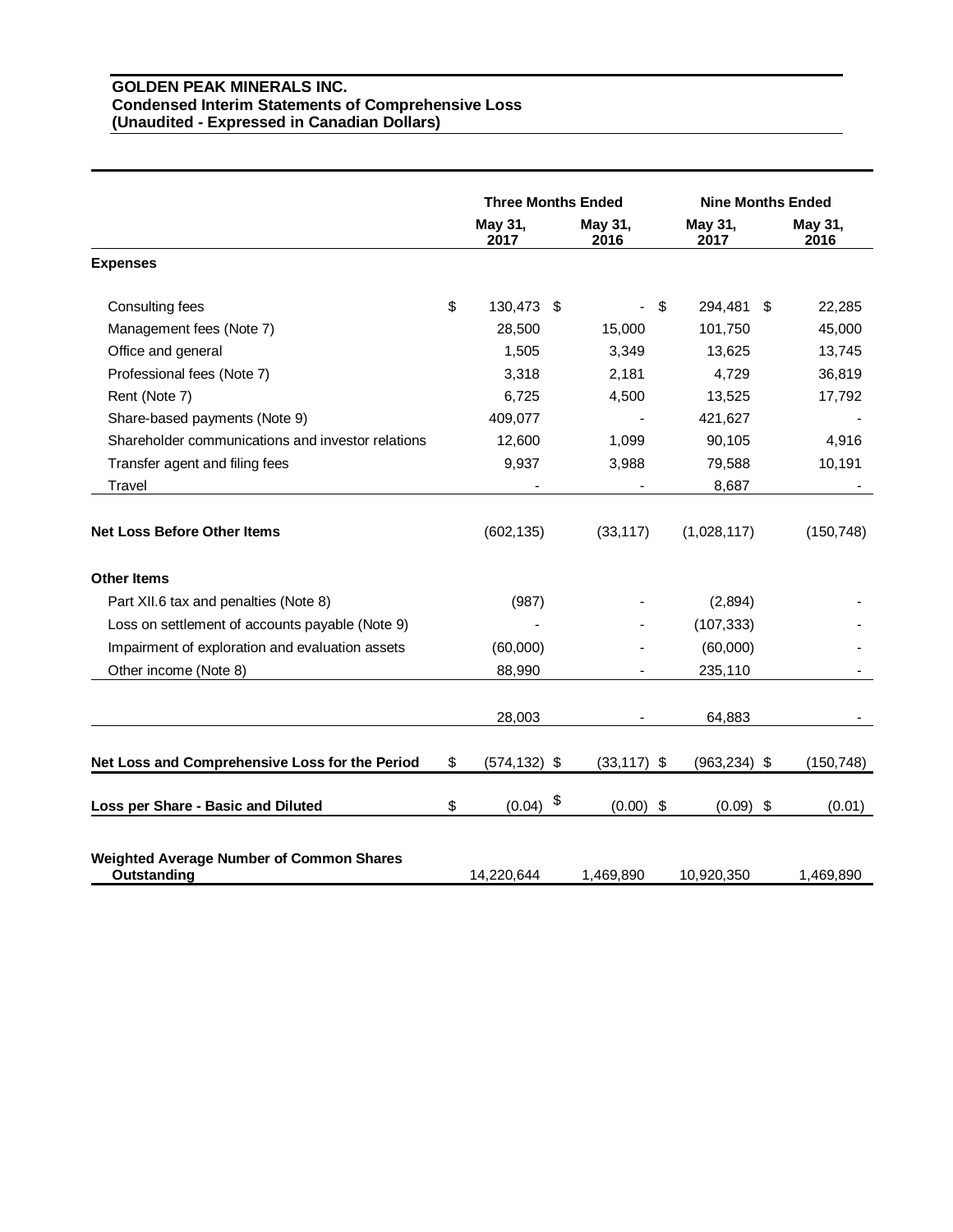#### **GOLDEN PEAK MINERALS INC. Condensed Interim Statement of Changes in Equity (Unaudited - Expressed in Canadian Dollars)**

|                                                     | <b>Share Capital</b>       |   |                      |                                                                       |          |      |          |                |               |              |            |
|-----------------------------------------------------|----------------------------|---|----------------------|-----------------------------------------------------------------------|----------|------|----------|----------------|---------------|--------------|------------|
|                                                     | Number of<br><b>Shares</b> |   | <b>Share Capital</b> | <b>Share</b><br>Contributed<br><b>Subscriptions</b><br><b>Surplus</b> |          |      |          | <b>Deficit</b> |               | <b>Total</b> |            |
| Balance, August 31, 2015                            | 1,301,860                  | S | 1,116,381            | \$                                                                    |          | \$   | 212,129  | S              | (1,009,738)   | S.           | 318,772    |
| Private placement                                   | 157,141                    |   | 110,000              |                                                                       |          |      |          |                |               |              | 110,000    |
| Share issuance costs                                |                            |   | (19,300)             |                                                                       |          |      |          |                |               |              | (19,300)   |
| Finders' warrants                                   |                            |   | (7,203)              |                                                                       |          |      | 7,203    |                |               |              |            |
| Shares issued for exploration and evaluation assets | 207,500                    |   | 152,750              |                                                                       |          |      |          |                |               |              | 152,750    |
| Share subscriptions received                        |                            |   |                      |                                                                       | 45,500   |      |          |                |               |              | 45,500     |
| Net and comprehensive loss for the period           |                            |   |                      |                                                                       |          |      |          |                | (150, 748)    |              | (150, 748) |
| <b>Balance, May 31, 2016</b>                        | 1,666,501                  |   | 1,352,628            |                                                                       | 45,500   |      | 219,332  |                | (1, 160, 486) |              | 456,974    |
| Private placement                                   | 150,000                    |   | 75,000               |                                                                       | (45,500) |      |          |                |               |              | 29,500     |
| Shares issued for exploration and evaluation assets | 100,000                    |   | 60,000               |                                                                       |          |      |          |                |               |              | 60,000     |
| Net and comprehensive loss for the period           |                            |   |                      |                                                                       |          |      |          |                | (424, 488)    |              | (424, 488) |
| Balance, August 31, 2016                            | 1,916,501                  |   | 1,487,628            |                                                                       |          |      | 219,332  |                | (1,584,974)   |              | 121,986    |
| Private placements                                  | 8,189,656                  |   | 2,511,498            |                                                                       |          |      |          |                |               |              | 2,511,498  |
| Share issuance costs                                |                            |   | (212, 303)           |                                                                       |          |      |          |                |               |              | (212, 303) |
| Finders' warrants                                   |                            |   | (126, 231)           |                                                                       |          |      | 126,231  |                |               |              |            |
| Shares issued for exploration and evaluation assets | 4,800,000                  |   | 2,102,500            |                                                                       |          |      |          |                |               |              | 2,102,500  |
| Shares issued for settlement of accounts payable    | 9,259                      |   | 4,074                |                                                                       |          |      |          |                |               |              | 4,074      |
| Units issued for settlement of accounts payable     | 177,037                    |   | 77,896               |                                                                       |          |      | 75,663   |                |               |              | 153,559    |
| Warrants exercised                                  | 437,500                    |   | 87,500               |                                                                       |          |      |          |                |               |              | 87,500     |
| Stock options exercised                             | 38,000                     |   | 7,600                |                                                                       |          |      |          |                |               |              | 7,600      |
| Fair value of stock options exercised               |                            |   | 3,137                |                                                                       |          |      | (3, 137) |                |               |              |            |
| Stock options granted                               |                            |   |                      |                                                                       |          |      | 421,627  |                |               |              | 421,627    |
| Net and comprehensive loss for the period           |                            |   |                      |                                                                       |          |      |          |                | (963, 234)    |              | (963, 234) |
| <b>Balance, May 31, 2017</b>                        | 15,567,953                 | S | 5,943,299            | \$                                                                    |          | - \$ | 839,716  | S              | (2,548,208)   | S            | 4,234,807  |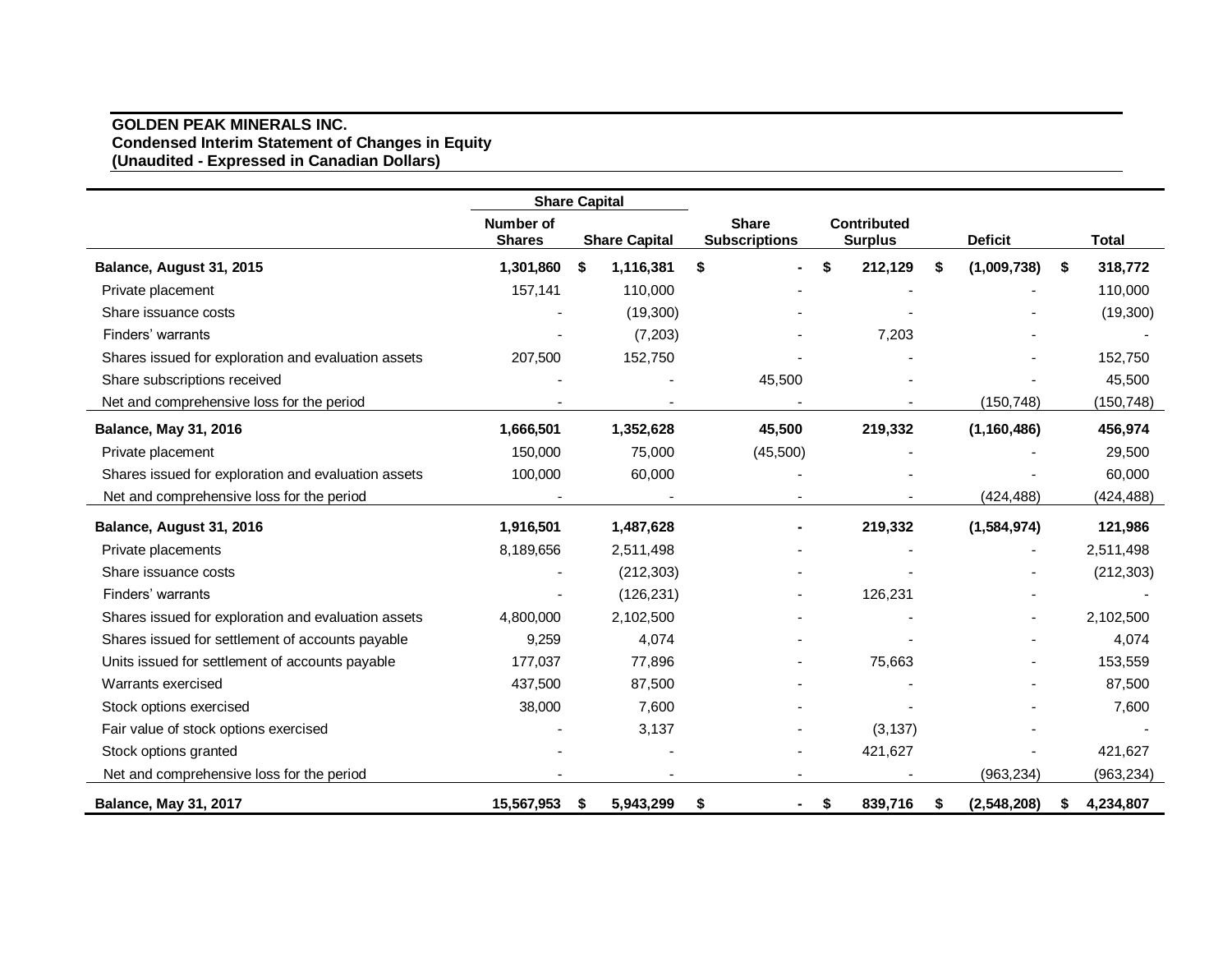### **GOLDEN PEAK MINERALS INC. Condensed Interim Statements of Cash Flows For the Nine Months Ended (Unaudited - Expressed in Canadian Dollars)**

|                                                                                               | May 31,<br>2017       | May 31,<br>2016 |
|-----------------------------------------------------------------------------------------------|-----------------------|-----------------|
| <b>Operating Activities</b>                                                                   |                       |                 |
| Net loss for the period                                                                       | \$<br>$(963, 234)$ \$ | (150, 748)      |
| Items not involving cash:                                                                     |                       |                 |
| Share-based payments                                                                          | 421,627               |                 |
| Loss on settlement of accounts payable                                                        | 107,333               |                 |
| Impairment of exploration                                                                     | 60,000                |                 |
| Other income                                                                                  | (235, 110)            |                 |
| Changes in non-cash working capital balances:                                                 |                       |                 |
| Receivables                                                                                   | (97, 990)             | (2,969)         |
| Prepaid expenses                                                                              | (57, 746)             |                 |
| Accounts payable and accrued liabilities                                                      | (143, 308)            | 61,328          |
| <b>Cash Used in Operating Activities</b>                                                      | (908, 428)            | (92, 389)       |
| <b>Investing Activity</b>                                                                     |                       |                 |
| Exploration and evaluation asset expenditures, net                                            | (1,409,558)           | (1,209)         |
| <b>Cash Used in Investing Activity</b>                                                        | (1,409,558)           | (1,209)         |
| <b>Financing Activities</b>                                                                   |                       |                 |
| Shares issued for cash, net of issuance costs                                                 | 2,697,745             | 90,700          |
| Share subscriptions received                                                                  |                       | 45,500          |
| Loans from directors                                                                          |                       | 3,000           |
| <b>Cash Provided by Financing Activities</b>                                                  | 2,697,745             | 139,200         |
| <b>Change in Cash</b>                                                                         | 379,759               | 45,602          |
| <b>Cash, Beginning of Period</b>                                                              | 170                   | 190             |
|                                                                                               |                       |                 |
| Cash, End of Period                                                                           | \$<br>379,929         | \$<br>45,792    |
| <b>Non-Cash Transactions and Supplemental Disclosures</b>                                     |                       |                 |
| Shares issued for exploration and evaluation asset (Notes 6 and 9)                            | \$<br>2,102,500       | \$<br>152,750   |
| Shares and units issued for accounts payable                                                  | \$<br>157,633         | \$              |
| Exploration and evaluation expenditures included in accounts<br>payable (beginning of period) | \$<br>25,000          | \$              |
| Exploration and evaluation expenditures included in accounts<br>payable (end of period)       | \$<br>80,491          | \$              |
| Flow-through premium recorded as other liability                                              | \$<br>303,450         | \$              |
| Fair value of stock options exercised                                                         | \$<br>3,137           | \$              |
| Fair value of finders' warrants                                                               | \$<br>126,231         | \$              |
| Interest paid                                                                                 | \$                    | \$              |
| Income taxes paid                                                                             | \$                    | \$              |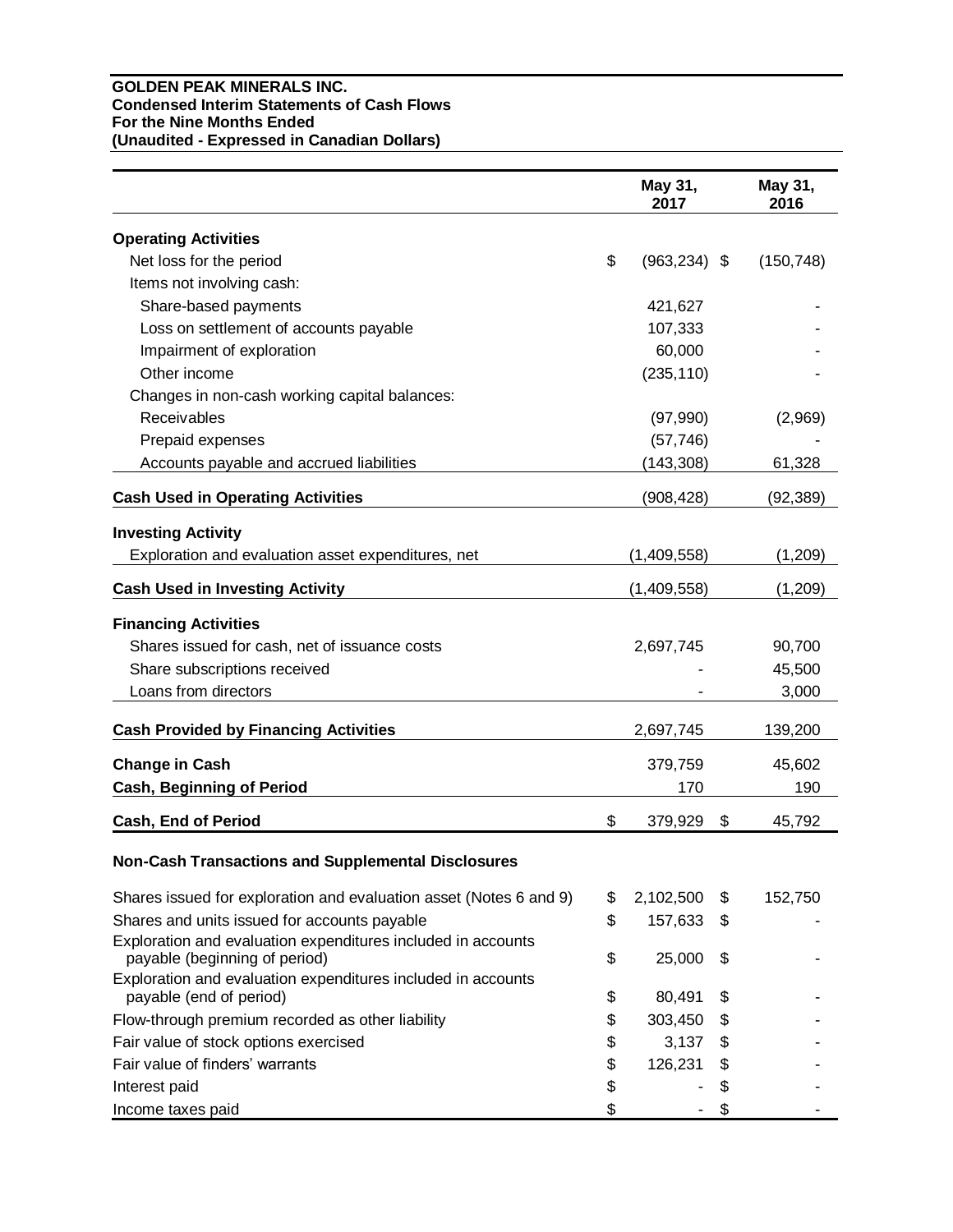# **1. NATURE AND CONTINUANCE OF OPERATIONS**

Golden Peak Minerals Inc. (the "Company") is an exploration stage company incorporated pursuant to the British Columbia Business Corporations Act on March 31, 2011. The principal business of the Company is the identification, evaluation and acquisition of mineral properties, as well as exploration of mineral properties once acquired. The Company's shares are listed for trading on the TSX Venture Exchange ("TSX-V") under the symbol "GP". The address of the Company's corporate office and its principal place of business is 1680 – 200 Burrard Street, Vancouver, British Columbia, Canada, V6C 3L6.

On August 11, 2016, the Company consolidated its common shares on a one new share for ten old shares basis. All share and per share amounts have been revised to reflect the consolidation.

#### **2. GOING CONCERN**

These condensed interim financial statements have been prepared on the basis of accounting principles applicable to a going concern, which assumes that the Company will continue in operation for the foreseeable future and will be able to realize its assets and discharge its liabilities in the normal course of operations.

The Company incurred a net loss of \$963,234 for the nine months ended May 31, 2017 (May 31, 2016 - \$150,748) and has an accumulated deficit of \$2,548,208 at May 31, 2017 (August 31, 2016 - \$1,584,974). These factors indicate the existence of a material uncertainty that may cast significant doubt about the Company's ability to continue as a going concern.

The Company's ability to continue its operations and to realize assets at their carrying values is dependent upon its ability to fund its existing acquisition and exploration commitments on its exploration and evaluation assets when they come due, which would cease to exist if the Company decides to terminate its commitments, and to cover its operating costs. The Company may be able to generate working capital to fund its operations by the sale of its exploration and evaluation assets or raising additional capital through equity markets. However, there is no assurance it will be able to raise funds in the future. These condensed interim financial statements do not give effect to any adjustments required to realize its assets and discharge its liabilities in other than the normal course of business and at amounts different from those reflected in the accompanying condensed interim financial statements.

#### **3. BASIS OF PREPARATION**

a) Statement of compliance

The condensed interim financial statements of the Company have been prepared in accordance with IAS 34 Interim Financial Reporting.

The condensed interim financial statements of the Company should be read in conjunction with the Company's 2016 annual financial statements which have been prepared in accordance with International Financial Reporting Standards ("IFRS") as issued by the International Accounting Standards Board ("IASB").

These financial statements were reviewed by the Audit Committee and approved and authorized for issue by the Board of Directors on July 27, 2017.

b) Measurement basis

These condensed interim financial statements have been prepared under the historical cost basis, except for financial instruments classified as available-for-sale, and fair value through profit or loss. These condensed interim financial statements have been prepared under the accrual basis of accounting, except for cash flow information.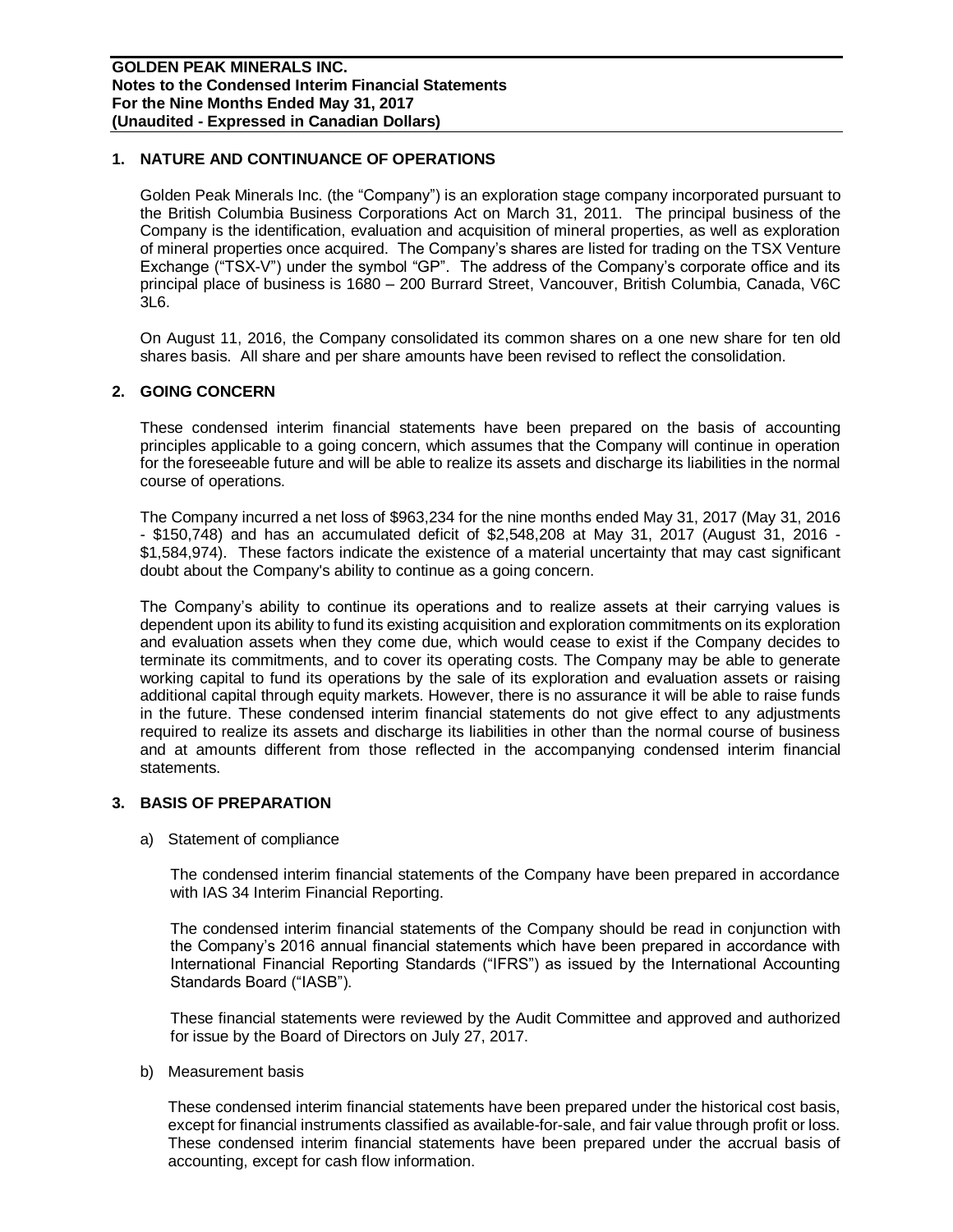### **4. SIGNIFICANT ACCOUNTING POLICIES**

The condensed interim financial statements have been prepared, for all periods presented, following the same accounting policies and methods of computation as described in Note 4 to the audited financial statements for the year ended August 31, 2016.

### **5. CRITICAL ACCOUNTING ESTIMATES AND JUDGMENTS**

The Company makes estimates and assumptions about the future that affect the reported amounts of assets and liabilities. Estimates and judgments are continually evaluated based on historical experience and other factors, including expectations of future events that are believed to be reasonable under the circumstances. In the future, actual experience may differ from these estimates and assumptions.

The effect of a change in an accounting estimate is recognized prospectively by including it in comprehensive income/loss in the year of the change, if the change affects that year only, or in the year of the change and future years, if the change affects both.

#### *Critical judgments in applying accounting policies*

Information about critical judgments in applying accounting policies that have the most significant risk of causing material adjustment to the carrying amounts of assets and liabilities recognized in the condensed interim financial statements within the next financial year are discussed below:

a) Impairment of exploration and evaluation assets

The application of the Company's accounting policy for exploration and evaluation expenditure and impairment of the capitalized expenditures requires judgment in determining whether it is likely that future economic benefits will flow to the Company, which may be based on assumptions about future events or circumstances. Estimates and assumptions made may change if new information becomes available. If, after expenditure is capitalized, information becomes available suggesting that the recovery of expenditure is unlikely, the amount capitalized is written off to profit or loss in the year the new information becomes available.

b) Title to mineral property interests

Although the Company has taken steps to verify title to mineral properties in which it has an interest, these procedures do not guarantee the Company's title. Such properties may be subject to prior agreements or transfers and title may be affected by undetected defects.

c) Income taxes

Significant judgment is required in determining the provision for income taxes. There are many transactions and calculations undertaken during the ordinary course of business for which the ultimate tax determination is uncertain. The Company recognizes liabilities and contingencies for anticipated tax audit issues based on the Company's current understanding of the tax law. For matters where it is probable that an adjustment will be made, the Company records its best estimate of the tax liability including the related interest and penalties in the current tax provision. Management believes they have adequately provided for the probable outcome of these matters; however, the final outcome may result in a materially different outcome than the amount included in the tax liabilities.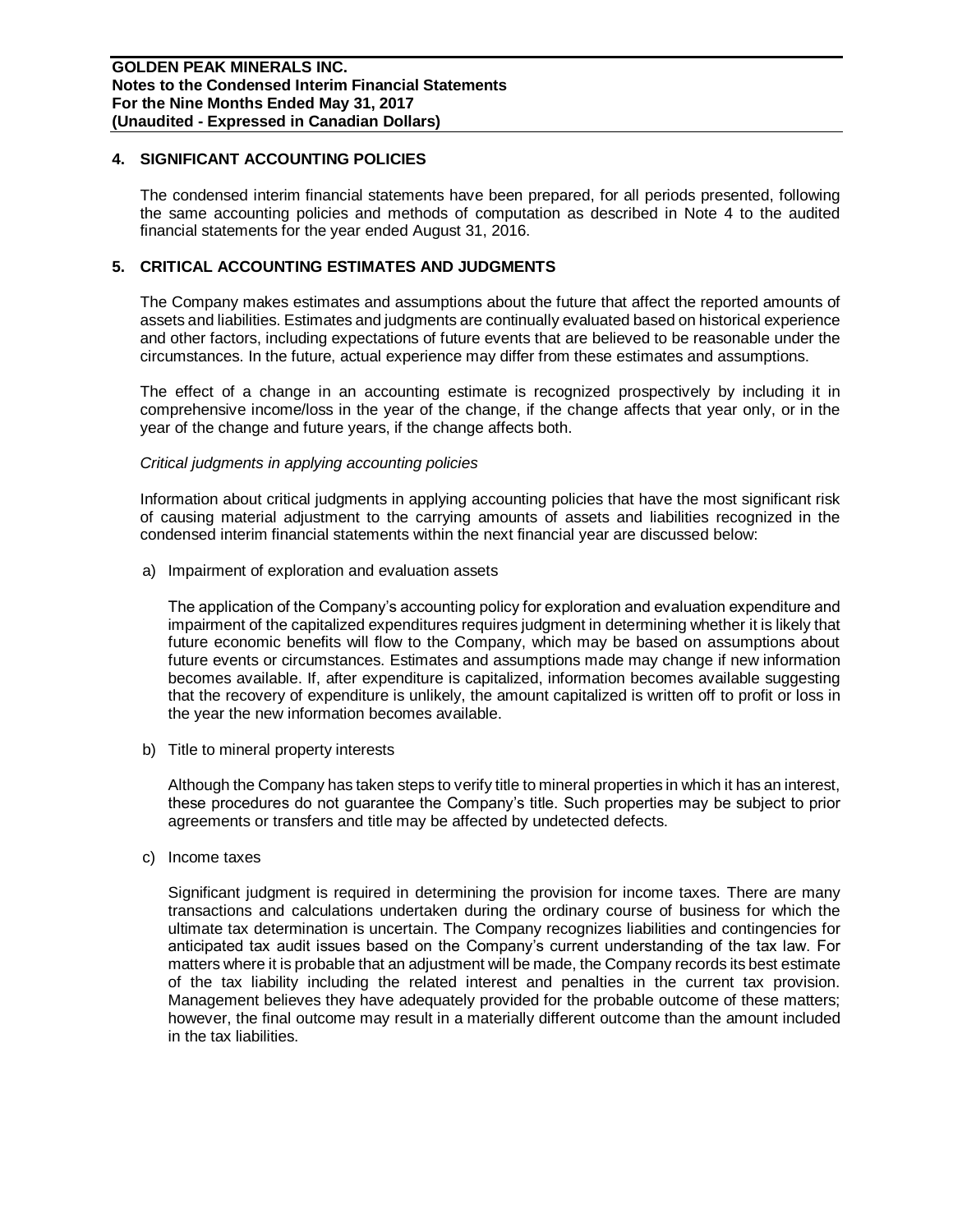# **5. CRITICAL ACCOUNTING ESTIMATES AND JUDGMENTS** (Continued)

*Critical judgments in applying accounting policies* (continued)

c) Income taxes (continued)

In addition, the Company recognizes deferred tax assets relating to tax losses carried forward to the extent that it is probable that taxable profit will be available against which a deductible temporary difference can be utilized. This is deemed to be the case when there are sufficient taxable temporary differences relating to the same taxation authority and the same taxable entity which are expected to reverse in the same year as the expected reversal of the deductible temporary difference, or in years into which a tax loss arising from the deferred tax asset can be carried back or forward. However, utilization of the tax losses also depends on the ability of the taxable entity to satisfy certain tests at the time the losses are recouped.

d) Going concern risk assessment

The Company's ability to continue its operations and to realize assets at their carrying values is dependent upon its ability to fund its existing acquisition and exploration commitments on its exploration and evaluation assets when they come due, which would cease to exist if the Company decides to terminate its commitments, and to cover its operating costs. The Company may be able to generate working capital to fund its operations by the sale of its exploration and evaluation assets or raising additional capital through equity markets. However, there is no assurance it will be able to raise funds in the future. These condensed interim financial statements do not give effect to any adjustments required to realize its assets and discharge its liabilities in other than the normal course of business and at amounts different from those reflected in the accompanying condensed interim financial statements.

#### *Key sources of estimation uncertainty*

The following are key assumptions concerning the future and other key sources of estimation uncertainty that have a significant risk of resulting in material adjustments to the condensed interim financial statements.

a) Decommissioning liabilities

Rehabilitation provisions have been created based on the Company's internal estimates. Assumptions, based on the current economic environment, have been made which management believes are a reasonable basis upon which to estimate the future liability. These estimates take into account any material changes to the assumptions that occur when reviewed regularly by management. Estimates are reviewed annually and are based on current regulatory requirements. Significant changes in estimates of contamination, restoration standards and techniques will result in changes to provisions from year to year. Actual rehabilitation costs will ultimately depend on future market prices for the rehabilitation costs which will reflect the market condition at the time the rehabilitation costs are actually incurred.

The final cost of the currently recognized rehabilitation provisions may be higher or lower than currently provided for. As at May 31, 2017, the Company has no known rehabilitation requirements and accordingly, no provision has been made.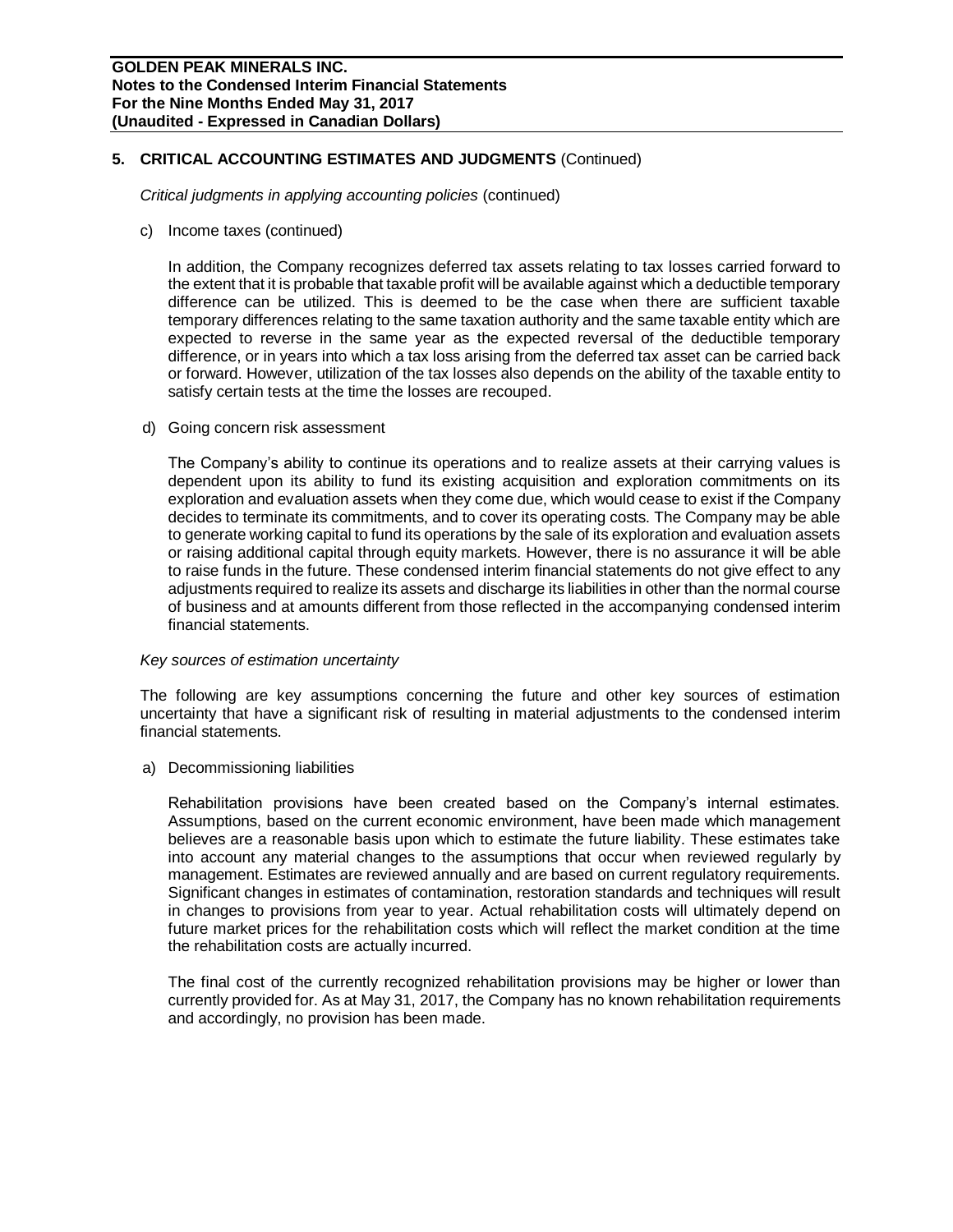# **5. CRITICAL ACCOUNTING ESTIMATES AND JUDGMENTS** (Continued)

*Key sources of estimation uncertainty* (continued)

b) Valuation of flow-through premium

The determination of the valuation of flow-through premium and warrants in equity units is subject to significant judgment and estimates. The flow-through premium is valued as the estimated premium that investors pay for the flow-through feature, being the portion in excess of the market value of shares without the flow-through feature issued in concurrent private placement financing. In the case that the Company did not issue non-flow-through shares together with the flow-through shares, the market value of shares without the flow-through feature will be determined using their closing quoted bid price.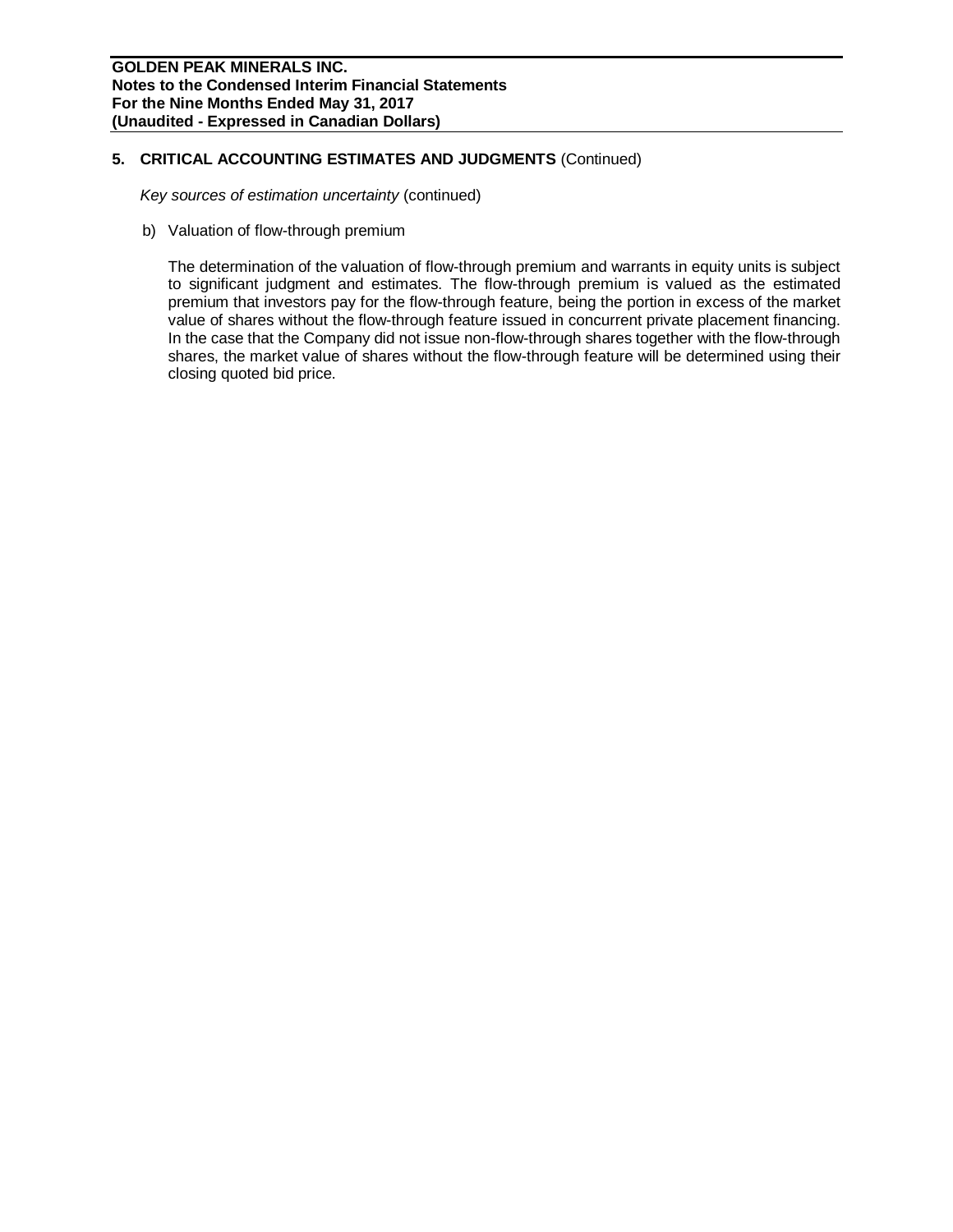# **6. EXPLORATION AND EVALUATION ASSETS**

Total costs incurred on exploration and evaluation asset are summarized as follows:

|                                                | Hemlo<br><b>Properties</b>     | <b>Atikwa Lake</b><br>Property | Maybrun<br>Property            |    | Grenfell<br>Property | Lac<br>Lapointe<br><b>Property</b> | <b>Foubert</b><br>Lake<br>Property |     | Oyster<br>Property | Columbia<br><b>Shear</b><br>Property | <b>Total</b>    |
|------------------------------------------------|--------------------------------|--------------------------------|--------------------------------|----|----------------------|------------------------------------|------------------------------------|-----|--------------------|--------------------------------------|-----------------|
| <b>Acquisition Costs</b>                       |                                |                                |                                |    |                      |                                    |                                    |     |                    |                                      |                 |
| Balance, August 31, 2015                       | \$<br>$\overline{\phantom{0}}$ | \$                             | \$                             | \$ |                      | \$<br>$\blacksquare$               | 155,000                            | \$  |                    | 39,250                               | \$<br>194,250   |
| Claim costs                                    |                                | 1,209                          |                                |    |                      |                                    |                                    |     |                    |                                      | 1,209           |
| Acquisition and option payments (shares)       |                                | 60,000                         |                                |    |                      | 92,750                             |                                    |     | 60,000             |                                      | 212,750         |
| Impairment                                     |                                |                                |                                |    |                      |                                    |                                    |     |                    | (39, 250)                            | (39, 250)       |
| Balance, August 31, 2016                       |                                | 61,209                         |                                |    |                      | 92,750                             | 155,000                            |     | 60,000             |                                      | 368,959         |
| Acquisition and option payments (cash)         | 205,000                        | 6,480                          | 40,000                         |    | 50,000               |                                    |                                    |     |                    |                                      | 301,480         |
| Acquisition and option payments (shares)       | 1,392,500                      |                                | 600,000                        |    | 110,000              |                                    |                                    |     |                    |                                      | 2,102,500       |
| Claim costs                                    | 122                            | 1,264                          |                                |    |                      |                                    |                                    |     |                    |                                      | 1,386           |
| Impairment                                     | $\blacksquare$                 | $\blacksquare$                 |                                |    |                      |                                    |                                    |     | (60,000)           |                                      | (60,000)        |
|                                                |                                |                                |                                |    |                      |                                    |                                    |     |                    |                                      |                 |
| <b>Balance, May 31, 2017</b>                   | 1,597,622                      | 68,953                         | 640,000                        |    | 160,000              | 92,750                             | 155,000                            |     |                    |                                      | 2,714,325       |
| <b>Deferred Exploration Expenditures</b>       |                                |                                |                                |    |                      |                                    |                                    |     |                    |                                      |                 |
| Balance, August 31, 2015                       |                                |                                |                                |    |                      |                                    |                                    |     | $\blacksquare$     | 240,148                              | 240,148         |
| Geological                                     |                                |                                |                                |    |                      | 25,000                             |                                    |     |                    | $\overline{\phantom{a}}$             | 25,000          |
| Impairment                                     |                                |                                |                                |    | $\blacksquare$       |                                    |                                    |     |                    | (240, 148)                           | (240, 148)      |
| Balance, August 31, 2016                       | ٠                              |                                | $\blacksquare$                 |    | $\blacksquare$       | 25,000                             |                                    |     |                    | $\blacksquare$                       | 25,000          |
| Camp and other                                 | 431,411                        | 64,723                         |                                |    | 80,173               |                                    |                                    |     |                    | $\blacksquare$                       | 576,307         |
| Geological                                     | 248,710                        | 85,480                         | $\blacksquare$                 |    | 10,500               | 149,148                            |                                    |     |                    | $\blacksquare$                       | 493,838         |
| Geophysics                                     | 92,038                         |                                |                                |    |                      |                                    |                                    |     |                    |                                      | 92,038          |
| <b>Balance, May 31, 2017</b>                   | \$<br>772,159                  | \$<br>150,203                  | \$<br>$\overline{\phantom{a}}$ | \$ | 90,673               | \$<br>174,148                      | \$                                 | \$  | $\blacksquare$     | \$<br>$\blacksquare$                 | \$<br>1,187,183 |
| <b>Total Exploration and Evaluation Assets</b> |                                |                                |                                |    |                      |                                    |                                    |     |                    |                                      |                 |
| Balance, August 31, 2016                       | \$                             | 61,209                         | \$                             | S  |                      | 117,750                            | \$<br>155.000                      | \$. | 60,000             |                                      | 393,959         |
| <b>Balance, May 31, 2017</b>                   | \$<br>2,369,781                | \$<br>219,156                  | 640,000                        | \$ | 250,673              | 266,898                            | \$<br>155.000                      | \$  |                    |                                      | \$<br>3.901.508 |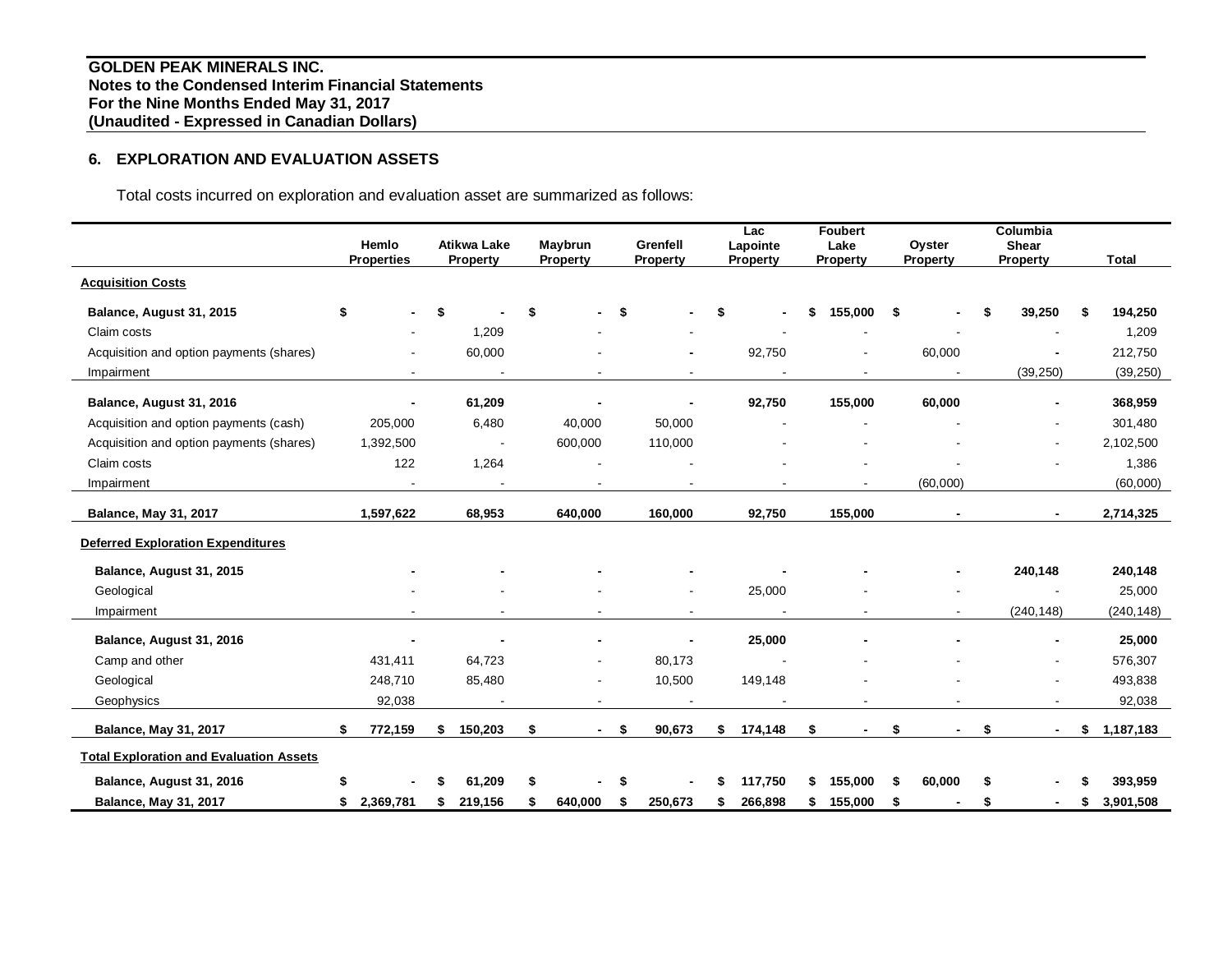#### a) Hemlo Properties

#### **Heikki Property**

On October 28, 2016, the Company entered into four option agreements to acquire the Esa, Kulta, Seija and Soturi properties, collectively the Heikki Property, located in Ontario. Under the terms of the option agreement, the Company can earn a 100% interest by making payments as follows:

- Issuing 2,600,000 common shares of the Company (issued and valued at \$1,040,000) and making a cash payment of \$105,000 (paid) upon approval by the TSX-V;
- Issuing 3,100,000 common shares of the Company by November 17, 2017; and
- Issuing 1,750,000 common shares of the Company by November 17, 2018.

The vendors retain a 3% NSR on the property. The Company has the option to purchase 1% of the 3% NSR (one-third) at a price of \$500,000.

#### Hemlo East

On January 27, 2017, the Company entered into an option agreement to acquire the Hemlo East Property, located in Ontario. Under the terms of the option agreement, the Company can earn a 100% interest by making payments as follows:

- Issuing 750,000 common shares of the Company (issued and valued at \$352,500) and making a cash payment of \$100,000 (paid) upon approval by the TSX-V;
- Issuing 500,000 common shares of the Company and making a cash payment of \$100,000 by February 8, 2018;
- Issuing 500,000 common shares of the Company and making a cash payment of \$100,000 by February 8, 2019; and
- Issuing 500,000 common shares of the Company and making a cash payment of \$40,000 by February 8, 2020.

The Company must also incur exploration expenditures on the property as follows:

- \$600,000 on or before January 27, 2018;
- An additional \$600,000 on or before January 27, 2019; and
- An additional \$600,000 on or before January 27, 2020.

The vendors retain a 2.5% NSR on the property. The Company has the option to purchase 0.5% of the 2.5% NSR (one-fifth) at a price of \$1,000,000 USD.

#### Hemlo East Extension

On May 31, 2017, the Company entered into an agreement to acquire additional claims expanding the Hemlo East property. Under the terms of the agreement, the Company can earn a 100% interest by making payments as follows:

- Issuing 1,100,000 common shares of the Company upon approval by the TSX-V (issued subsequent to May 31, 2017 and valued at \$341,000); and
- Issuing 500,000 common shares of the Company and making a cash payment of \$250,000 by December 19, 2017.

The vendors retain a 2% NSR on the property. The Company has the option to purchase 1% of the 2% NSR (one-half) at a price of \$1,000,000.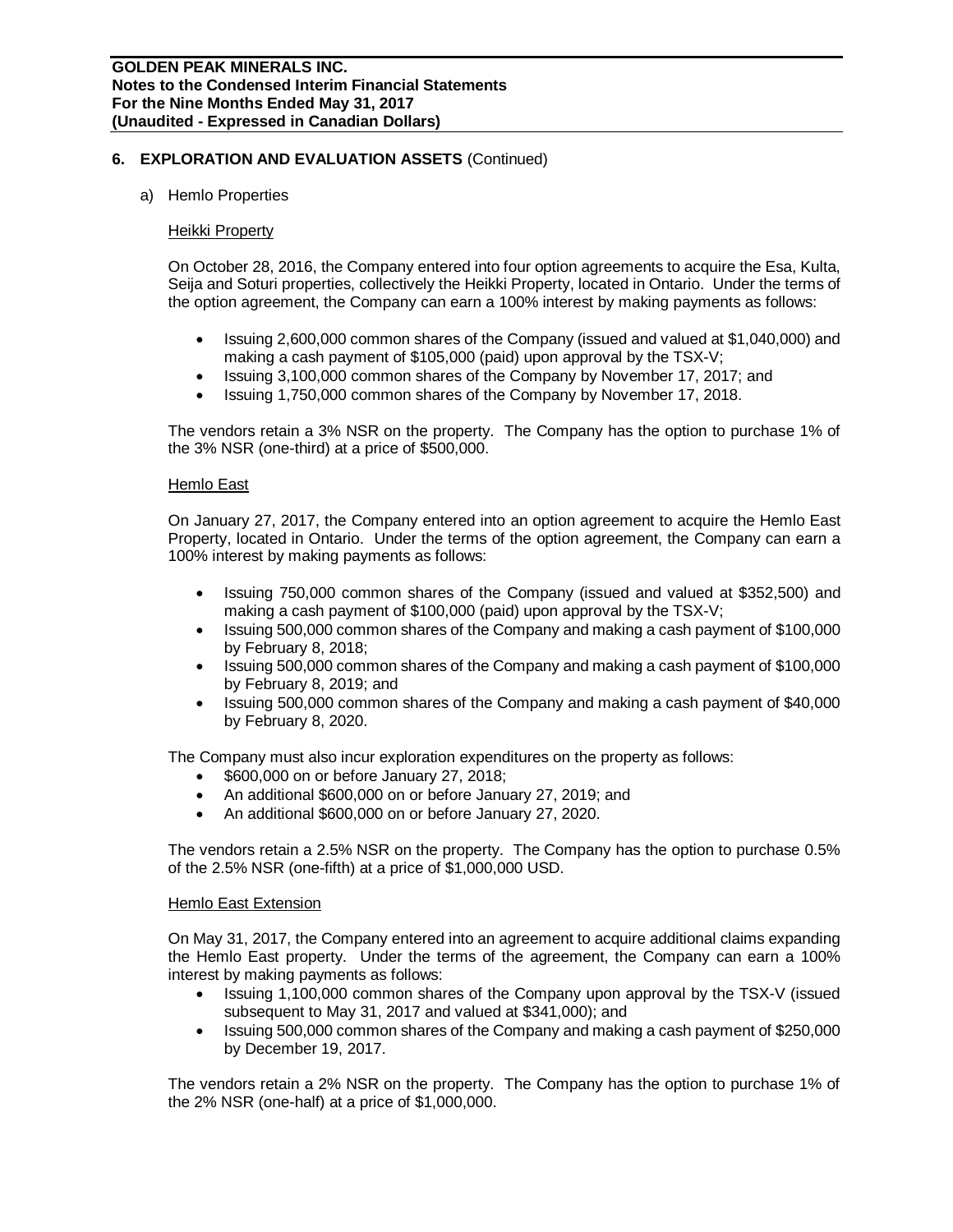a) Hemlo Properties (continued)

#### Hemlo West

On May 31, 2017, the Company entered into an agreement to acquire additional claims in the Hemlo area. Under the terms of the agreement, the Company can earn a 100% interest by making payments as follows:

- Issuing 1,100,000 common shares of the Company upon approval by the TSX-V (issued subsequent to May 31, 2017 and valued at \$341,000); and
- Issuing 500,000 common shares of the Company and making a cash payment of \$250,000 by December 19, 2017.

The vendors retain a 2% NSR on the property. The Company has the option to purchase 1% of the 2% NSR (one-half) at a price of \$1,000,000.

b) Atikwa Lake Property

On February 4, 2016, the Company entered into an agreement to acquire a 100% undivided interest in 20 mineral claims located in Ontario. As consideration, the Company issued 75,000 common shares of the Company at a value of \$60,000.

c) Maybrun Property

On April 7, 2017, the Company entered into an agreement to acquire a 100% interest in the Maybrun Property located in Ontario. As consideration, the Company issued 1,200,000 common shares of the Company at a value of \$600,000 and paid \$40,000 in cash.

The vendors retain a 2% NSR on the property. The Company has the option to purchase 1% of the 2% NSR (one-half) at a price of \$1,000,000.

d) Grenfell Property

On October 13, 2016, the Company entered into an option agreement to acquire the Grenfell Property located in Ontario. Under the terms of the option agreement, the Company can earn a 100% interest by making payments as follows:

- Issuing 250,000 common shares of the Company (issued and valued at \$110,000) and making a cash payment of \$50,000 (paid) upon approval by the TSX-V;
- Issuing 250,000 common shares of the Company and making a cash payment of \$50,000 by October 26, 2017;
- Issuing 250,000 common shares of the Company and making a cash payment of \$50,000 by October 26, 2018; and
- Issuing 250,000 common shares of the Company and making a cash payment of \$50,000 by October 26, 2019.

In the event of a minimum discovery of 1,000,000 ounces of gold or gold equivalent resource, the Company will pay a bonus of \$1,000,000 to the optionor upon completion of a National Instrument 43-101 compliant report.

The original vendor retains a 2% NSR on the property. The Company has the option to purchase 1% of the 2% NSR (one-half) at a price of \$1,000,000.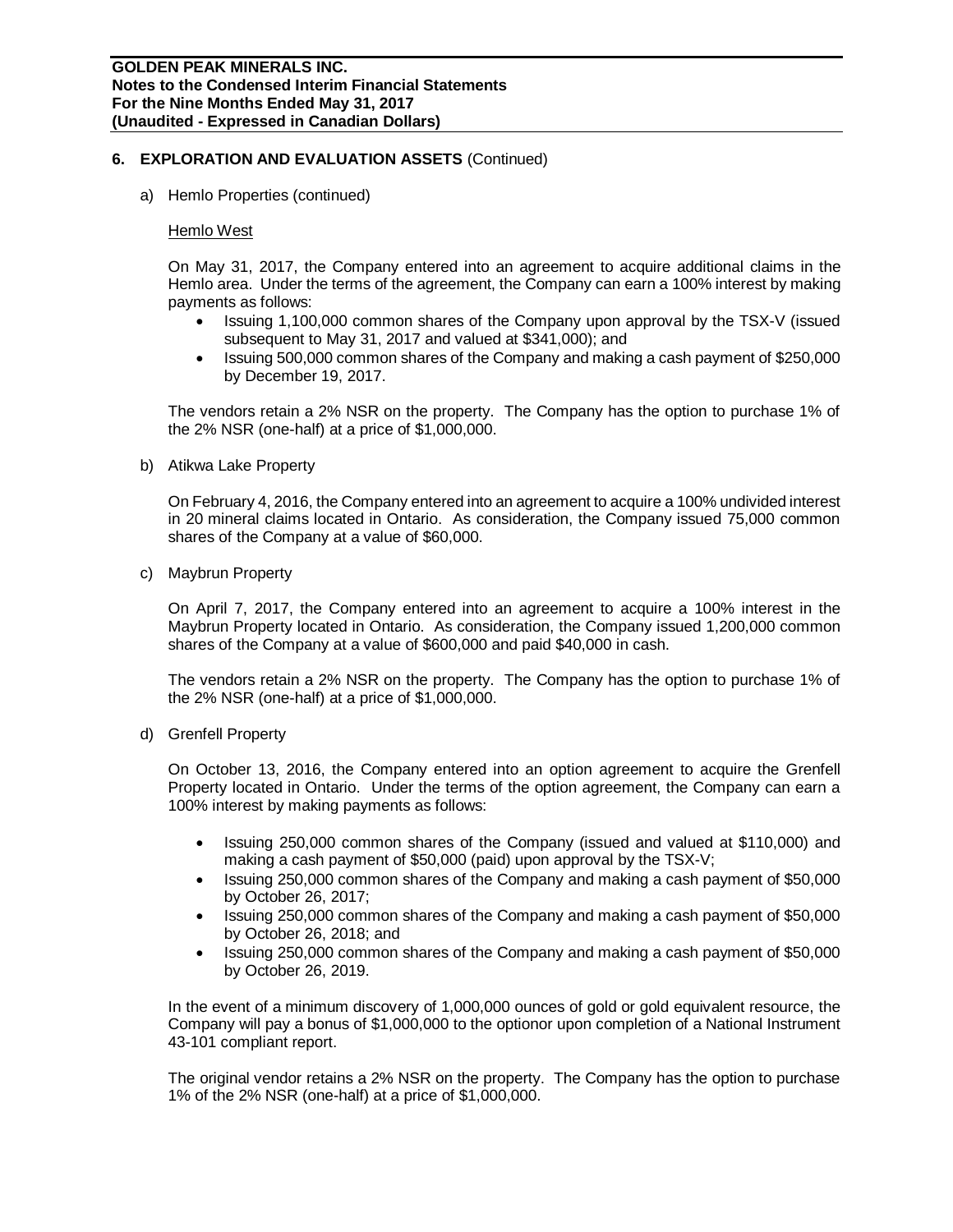e) Lac Lapointe Property

On February 15, 2016, the Company entered into an option agreement to acquire a 100% undivided interest in 20 mineral claims located in Quebec. Under the terms of the option agreement, the Company can earn a 100% interest by making payments as follows:

- Issuing 132,500 common shares of the Company upon approval by the TSX-V (issued and valued at \$92,750);
- Cash payment of \$40,000 on or before August 15, 2017; and
- Cash payment of \$100,000 on or before February 15, 2019.

The vendor retains a 2% GORR on the property. The Company has the option to purchase 1% of the 2% GORR (one-half return) at a price of \$1,000,000.

f) Foubert Lake Property

On June 26, 2015, the Company entered into an agreement to acquire a 100% undivided interest in 11 mineral claims located in Quebec. As consideration, the Company paid a total of \$11,000 in cash and issued a total of 240,000 common shares of the Company at a value of \$144,000.

The vendor retains a 1% NSR on the property. The Company has the option to purchase the NSR at a price of \$500,000.

g) Oyster Property

On September 23, 2015, the Company entered into an agreement to acquire a 100% undivided interest in 4 mineral claims located in Manitoba. As consideration, the Company issued 100,000 common shares of the Company at a value of \$60,000.

The vendor retains a 3% Gross Overriding Royalty Return ("GORR") on the property. The Company has the option to purchase 1% of the 3% GORR (one-third) at a price of \$1,000,000.

h) Columbia Shear Group Property

On May 9, 2011, and subsequently amended on September 17, 2012, the Company entered into an option agreement to acquire a 100% undivided interest in 22 mineral claims located in British Columbia. As consideration, the Company agreed to pay a total of \$75,000 in cash, issue 12,500 common shares of the Company and incur \$1,000,000 in exploration expenditures as follows:

|                                                                                       |    | Cash<br>Payments | Exploration<br><b>Expenditures</b> | Number of<br>Common<br><b>Shares</b><br>to be Issued |
|---------------------------------------------------------------------------------------|----|------------------|------------------------------------|------------------------------------------------------|
| Upon execution of the Agreement (paid)<br>One year from the Agreement date (incurred) | \$ | 10,000           | \$<br>100,000                      |                                                      |
| Upon listing on April 10, 2013 (paid and issued)                                      |    | 15,000           |                                    | 7,500                                                |
| Before April 10, 2014 (issued)                                                        |    |                  |                                    | 5,000                                                |
| Before April 10, 2015                                                                 |    | 10,000           | 200,000                            |                                                      |
| Before April 10, 2016                                                                 |    | 15,000           | 300,000                            |                                                      |
| Before April 10, 2017                                                                 |    | 25,000           | 400,000                            |                                                      |
| Total                                                                                 | S  | 75,000           | 1,000,000                          | 12,500                                               |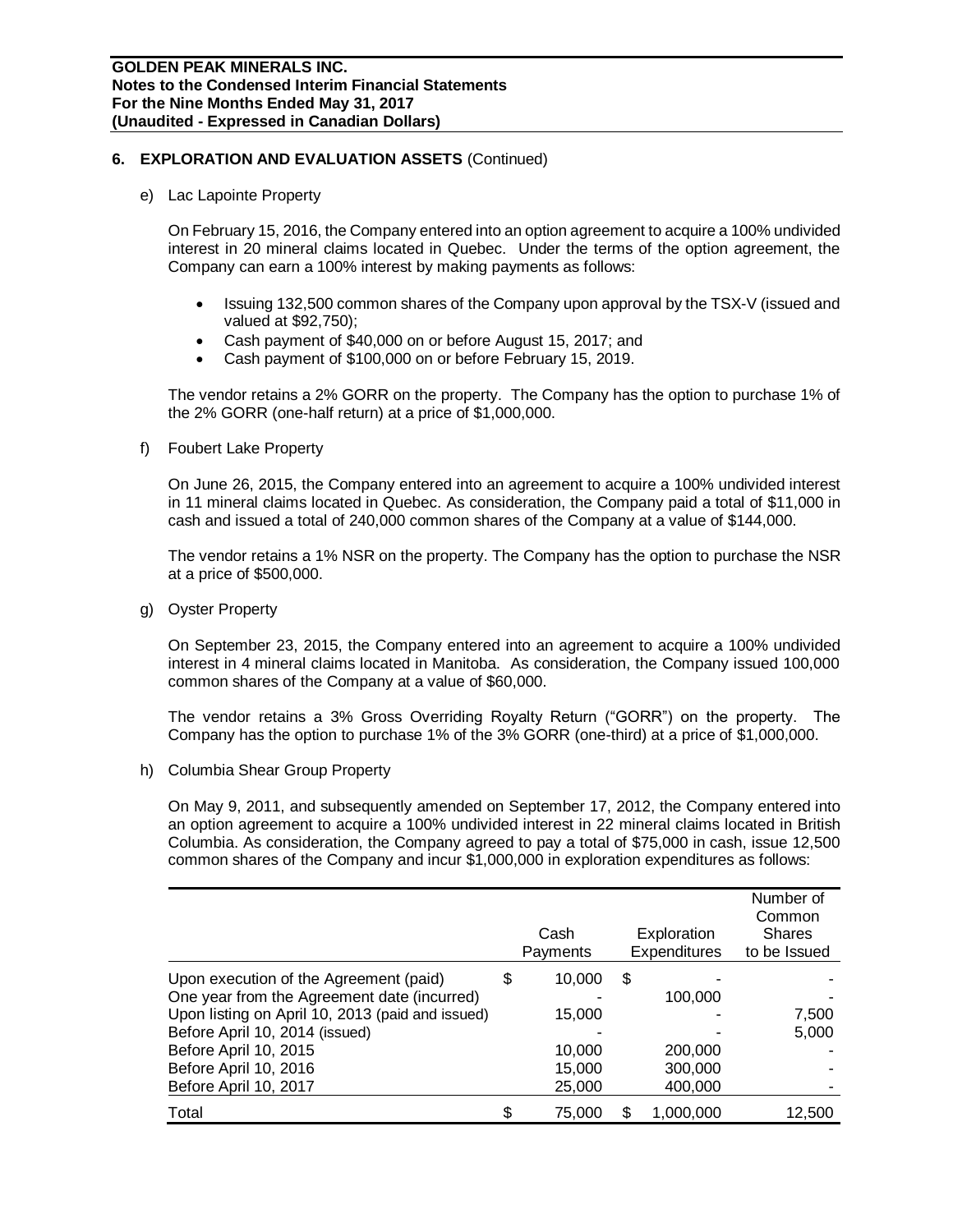h) Columbia Shear Group Property (continued)

The Company agreed to pay the optionor a 3% Net Smelter Royalty ("NSR") on the property. The Company also had the option to purchase 2% of the 3% NSR (two-thirds) at a price of \$500,000 per percentage point at any time starting on the date that the property is put into commercial production. The purchase of the remaining 1% was negotiable after commercial production commences.

During the year ended August 31, 2016, the Company relinquished its option on the Columbia Sheer Group Property. Accordingly, the property was written down to \$nil.

#### **7. RELATED PARTY BALANCES AND TRANSACTIONS**

These amounts of key management compensation are included in the amounts shown on the statements of comprehensive loss:

|                          | <b>Nine Months</b><br><b>Ended</b><br>May 31,<br>2017 |    |        |  |
|--------------------------|-------------------------------------------------------|----|--------|--|
| Management fees          | \$<br>101,750                                         | \$ | 30,000 |  |
| Geological               | \$<br>14,583                                          | \$ | ۰      |  |
| Share-based compensation | \$<br>94,402                                          | \$ | -      |  |

Key management includes directors and officers of the Company, including the Chief Executive Officer and Chief Financial Officer.

During the nine months ended May 31, 2017, the Company paid \$47,500 for consulting fees to companies controlled by directors (2016 - \$nil), \$nil (2016 - \$4,800) for professional fees to a company controlled by a director and \$nil (2016 - \$6,750) in rent to companies controlled by directors.

As at May 31, 2017, included in accounts payable and accrued liabilities is \$nil (August 31, 2016 - \$126,789) due to directors and officers of the Company and companies controlled by directors of the Company and \$41,876 (August 31, 2016 - \$nil) due to a company in which an officer of the Company is an officer and director for shared administrative costs. These amounts are unsecured, non-interest bearing and have no fixed terms of repayment.

# **8. OTHER LIABILITY AND FLOW-THROUGH COMMITMENT**

#### Other Liability

Other liability consists of the liability portion of the flow-through shares issued.

During the nine months ended May 31, 2017, the Company issued 2,022,998 flow-through shares at a price of \$0.65 per share. The premium paid by investors was calculated as \$0.15 per share. Accordingly, \$303,450 was recorded as other liability.

At May 31, 2017, the balance of other liability was reduced to \$68,340 as a result of qualifying expenditures incurred by the Company. This resulted in other income of \$235,110.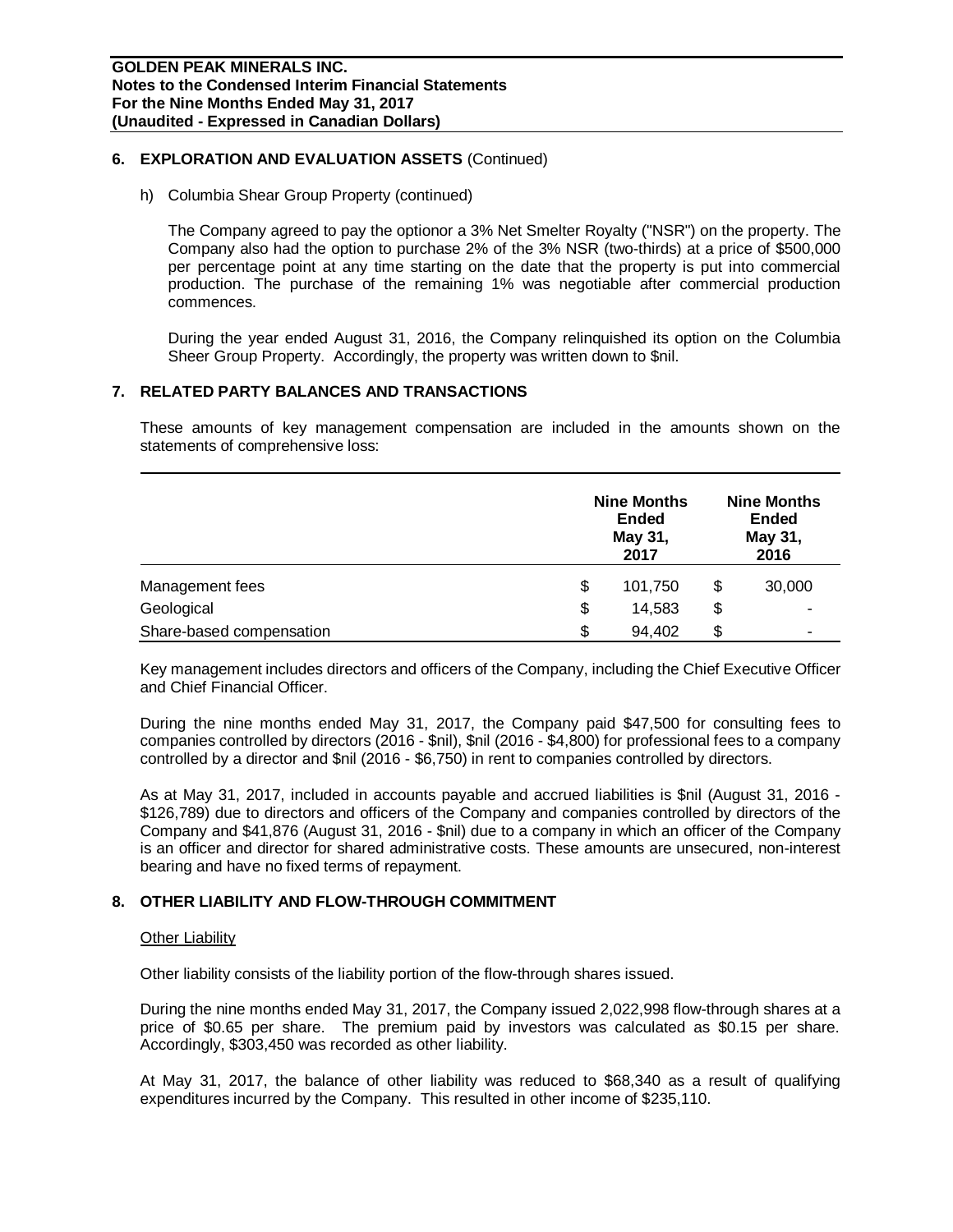### **8. OTHER LIABILITY AND FLOW-THROUGH COMMITMENT** (Continued)

#### Flow-Through Commitment

At May 31, 2017, the Company had a remaining commitment to incur exploration expenditures in relation to its December 2016 flow-through share financing of \$296,141.

Included in accounts payable and accrued liabilities at May 31, 2017 is a provision for Part XII.6 tax of \$1,555 (August 31, 2016 - \$367).

During the nine months ended May 31, 2017, the Company paid \$1,339 (2016 - \$nil) for Part XII.6 tax and other provincial taxes in relation to its December 2015 flow-through share financing.

#### **9. SHARE CAPITAL**

a) Authorized

The Company is authorized to issue an unlimited number of common shares without par value.

b) Issued and outstanding

#### *Nine Months Ended May 31, 2017*

On September 26, 2016, the Company completed a non-brokered private placement for gross proceeds of \$499,999. The Company issued 4,166,658 units at a price of \$0.12 per unit. Each unit consisted of one common share of the Company and one share purchase warrant. Each warrant entitles the holder to acquire one common share of the Company at an exercise price of \$0.20 for a period of two years. The Company incurred share issue costs of \$3,483.

On October 26, 2016, the Company settled accounts payable and accrued liabilities of \$50,300 by issuing 9,259 common shares and 177,037 units, each unit consisting of one common share and one non-transferable warrant of the Company. Each warrant entitles the holder to acquire one common share of the Company at an exercise price of \$0.36 for a period of four years. The fair value of the common shares issued was \$4,074 and the fair value of the units issued was \$153,559. Accordingly, the Company realized a loss on settlement of accounts payable of \$107,333. The fair value of the warrants included in the units was calculated using the Black-Scholes option pricing model with the following assumptions: expected life of 4 years; risk-free interest rate of 0.62%; annualized volatility of 214%; dividend yield of zero; and stock price at date of grant of \$0.44. The Company used historical volatility to estimate the volatility of the share price.

On October 26, 2016, the Company issued 250,000 common shares valued at \$110,000 for the acquisition of the Grenfell Property (Note 6(d)).

On November 17, 2016, the Company issued 2,600,000 common shares valued at \$1,040,000 for the acquisition of the Heikki Property (Note 6(a)).

On December 20, 2016, the Company completed a non-brokered private placement for gross proceeds of \$2,314,949. The Company issued 2,000,000 non-flow-through common shares of the Company at a price of \$0.50 per share and 2,022,998 flow-through common shares of the Company at a price of \$0.65 per share.

The premium paid by investors on the flow-through units was calculated as \$0.15 per share. Accordingly, \$303,450 was recorded as other liability.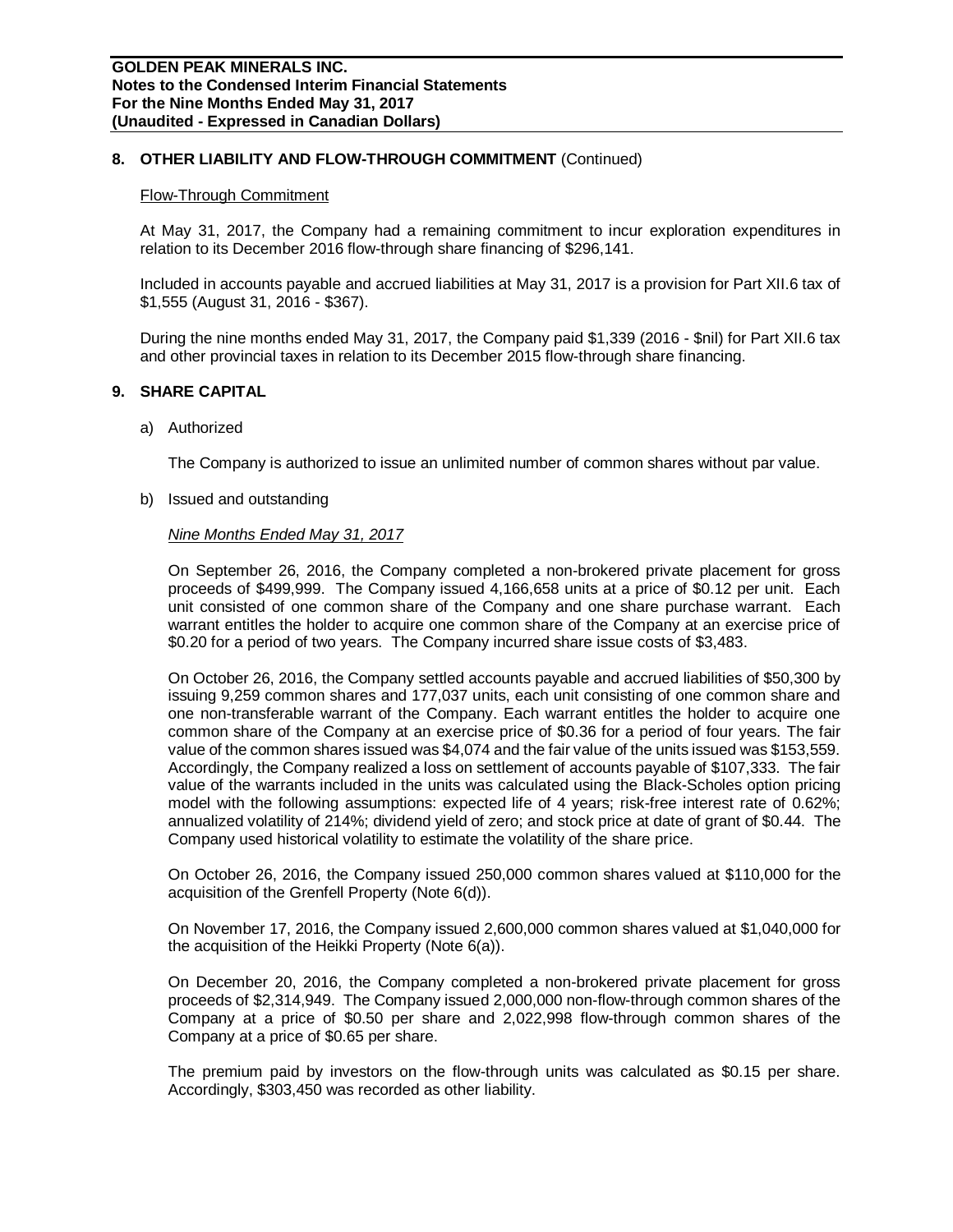#### **9. SHARE CAPITAL** (Continued)

b) Issued and outstanding (continued)

The company incurred finder's fees of \$196,495 and other share issue costs of \$12,325. The Company also issued 332,300 finder's warrants valued at \$126,231 (Note 9(c)) and entitling the holder to acquire one non-flow-through common share of the Company at an exercise price of \$0.50 per share for a period of two years.

On February 9, 2017, the Company issued 750,000 common shares valued at \$352,500 for the acquisition of the Hemlo East Property (Note 6(a)).

On April 13, 2017, the Company issued 1,200,000 common shares valued at \$600,000 for the acquisition of the Maybrun Property (Note 6(c)).

During the nine months ended May 31, 2017, the Company received \$87,500 on the exercise of 437,500 warrants and \$7,600 on the exercise of 38,000 stock options.

#### *Year Ended August 31, 2016*

On December 24, 2015, the Company completed a non-brokered private placement for gross proceeds of \$110,000. The Company issued 157,142 flow-through units at a price of \$0.70 per unit. Each unit consisted of one flow-through common share of the Company and one-half of one share purchase warrant. Each warrant entitles the holder to acquire one non-flow-through common share of the Company at an exercise price of \$1.20 for a period of one year.

The premium paid by investors on the flow-through units was calculated as \$nil per share. Accordingly, no other liability was recorded.

The Company paid finders fees of \$19,300 and issued 12,570 finder's warrants valued at \$7,203 (Note 8(c)) and entitling the holder to acquire one non-flow-through common share of the Company at an exercise price of \$0.70 for a period of three years.

On February 10, 2016, the Company issued 75,000 common shares valued at \$60,000 for the acquisition of the Atikwa Lake Property (Note 6(d)).

On February 19, 2016, the Company issued 132,500 common shares valued at \$92,750 for the acquisition of the Lac Lapointe Property (Note 6(e)).

On May 4, 2016, the Company issued 100,000 common shares valued at \$60,000 for the acquisition of the Oyster Property (Note 6(g)).

On July 7, 2016, the Company completed a non-brokered private placement for gross proceeds of \$75,000. The Company issued 150,000 common shares of the Company at a price of \$0.50 per share.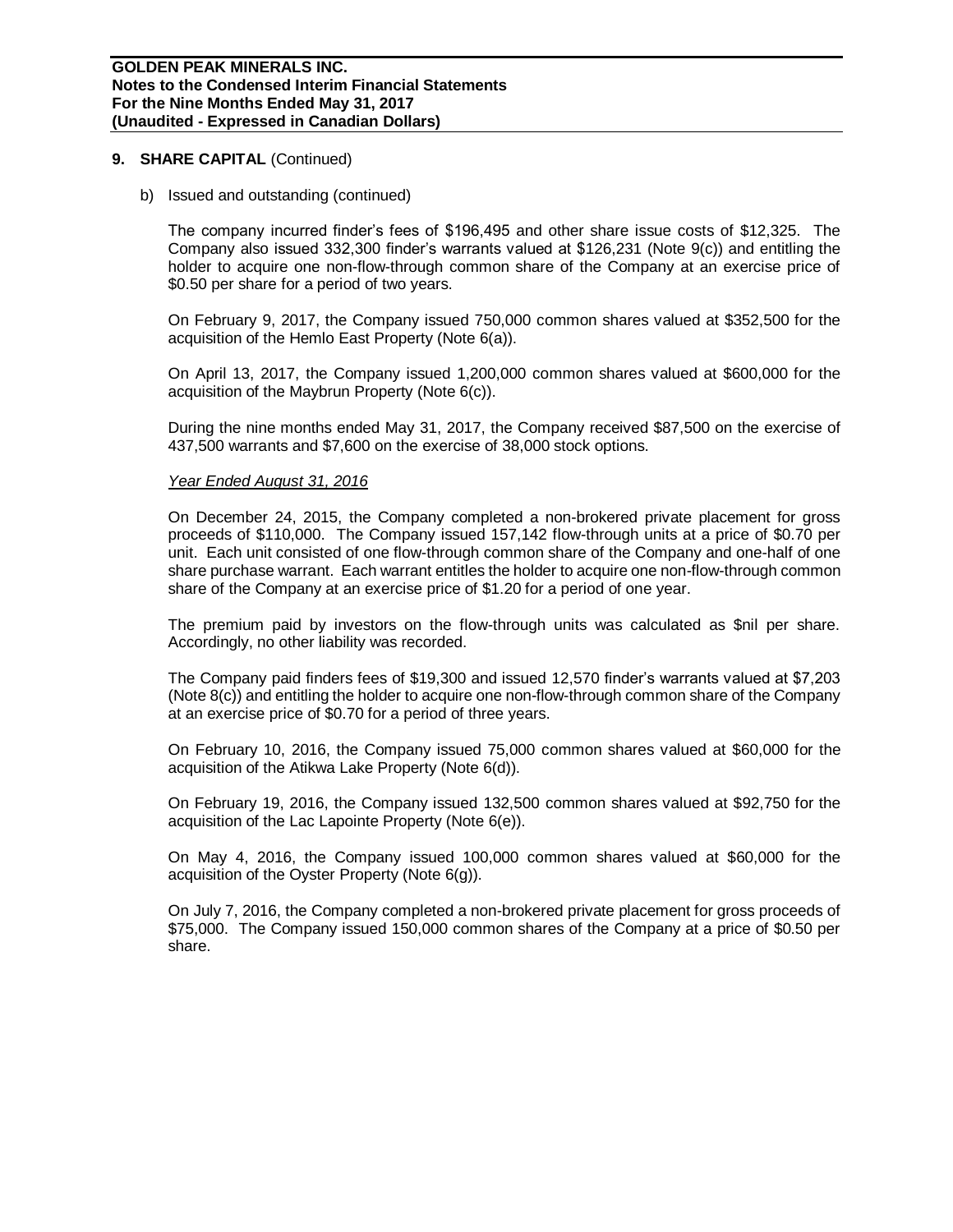# **9. SHARE CAPITAL** (Continued)

c) Warrants

Warrant transactions and the number of warrants outstanding are summarized as follows:

|                                  |                       | <b>Nine Months Ended</b><br>May 31, 2017     |                       | Year Ended<br><b>August 31, 2016</b>  |  |  |
|----------------------------------|-----------------------|----------------------------------------------|-----------------------|---------------------------------------|--|--|
|                                  | Number of<br>Warrants | Weighted<br>Average<br><b>Exercise Price</b> | Number of<br>Warrants | Weighted<br>Average Exercise<br>Price |  |  |
| Outstanding, beginning of period | 258,001               | \$1.69                                       | 166,860               | \$1.50                                |  |  |
| Issued                           | 4,675,995             | 0.23                                         | 91,141                | 1.13                                  |  |  |
| Exercised                        | (437,500)             | 0.20                                         |                       | ٠                                     |  |  |
| <b>Expired</b>                   | (245, 431)            | 1.74                                         |                       |                                       |  |  |
| Outstanding, end of period       | 4,251,065             | \$0.23                                       | 258,001               | \$1.69                                |  |  |

The following warrants were outstanding and exercisable at May 31, 2017:

| <b>Expiry Date</b> | <b>Weighted Average</b><br><b>Remaining Contractual</b><br>Life in Years | <b>Exercise Price</b> | Warrants  |
|--------------------|--------------------------------------------------------------------------|-----------------------|-----------|
|                    |                                                                          |                       |           |
| September 26, 2018 | 1.32                                                                     | \$0.20                | 3,729,158 |
| December 20, 2018  | 1.56                                                                     | \$0.50                | 332,300   |
| December 24, 2018  | 1.57                                                                     | \$0.70                | 12,570    |
| October 26, 2020   | 3.41                                                                     | \$0.36                | 177,037   |
|                    | 1.43                                                                     |                       | 4,251,065 |

The Company applies the fair value method using the Black-Scholes option pricing model in accounting for its finder's warrants granted. The fair value of each finder's warrant grant was calculated using the following weighted average assumptions:

|                                        | <b>Nine Months Ended</b><br>May 31, 2017 | <b>Year Ended</b><br><b>August 31, 2016</b> |
|----------------------------------------|------------------------------------------|---------------------------------------------|
| Expected life (years)                  | 2.00                                     | 3.00                                        |
| Risk-free interest rate                | 0.82%                                    | 0.50%                                       |
| Expected annualized volatility         | 117%                                     | 235%                                        |
| Dividend yield                         | N/A                                      | N/A                                         |
| Stock price at grant date              | \$0.60                                   | \$0.60                                      |
| Exercise price                         | \$0.50                                   | \$0.70                                      |
| Weighted average grant date fair value | \$0.38                                   | \$0.57                                      |

Option pricing models require the input of highly subjective assumptions regarding volatility. The Company has used historical volatility to estimate the volatility of the share price.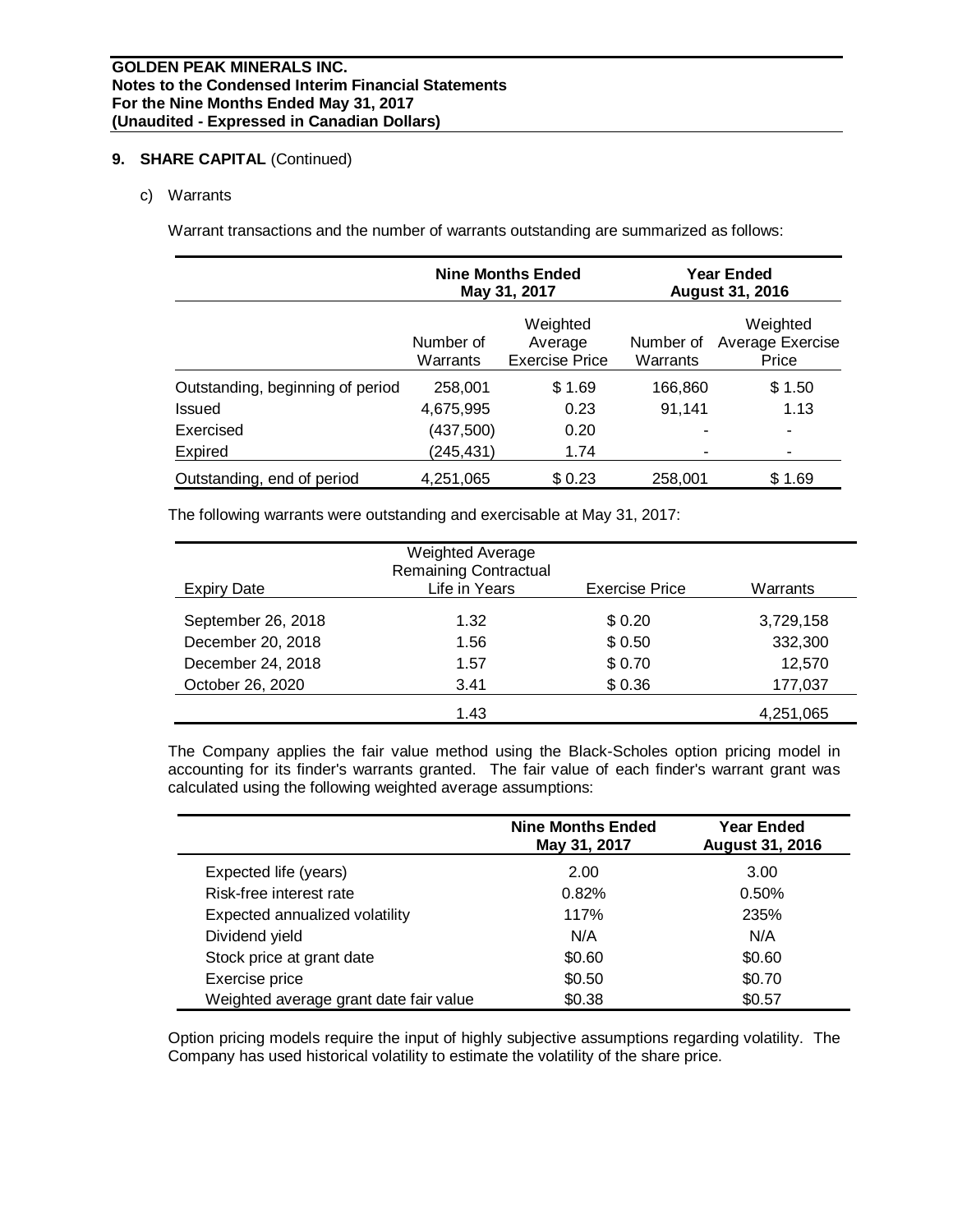### **9. SHARE CAPITAL** (Continued)

#### d) Stock options

The Company adopted a Stock Option Plan (the "Plan") to grant incentive stock options to directors, officers, employees and consultants. Under the plan, the aggregate number of common shares which may be subject to option at any one time may not exceed 10% of the issued common shares of the Company as of that date including options granted prior to the adoption of the Plan. Options granted may not exceed a term of 10 years, and the term will be reduced to one year following the date of death of the optionee. All options vest when granted unless they are otherwise specified by the Board of Directors or if they are granted for investor relations activities. Options granted for investor relations activities vest over a 12-month period with no more than 25% of the options vesting in any three-month period.

Stock option transactions and the number of stock options outstanding under the Company's stock option plan are summarized as follows:

|                                  | <b>Nine Months Ended</b><br>May 31, 2017 |                                          | Year Ended<br><b>August 31, 2016</b> |                                          |  |
|----------------------------------|------------------------------------------|------------------------------------------|--------------------------------------|------------------------------------------|--|
|                                  | Number of<br>Options                     | Weighted<br>Average<br>Exercise<br>Price | Number of<br>Options                 | Weighted<br>Average<br>Exercise<br>Price |  |
| Outstanding, beginning of period | 16,000                                   | \$1.50                                   | 37,000                               | \$1.50                                   |  |
| Expired                          | (16,000)                                 | 1.50                                     | (21,000)                             | 1.50                                     |  |
| Exercised                        | (38,000)                                 | 0.20                                     | -                                    |                                          |  |
| Granted                          | 1,452,000                                | 0.38                                     |                                      |                                          |  |
| Outstanding, end of period       | 1.414.000                                | \$0.38                                   | 16,000                               | \$1.50                                   |  |

The following options were outstanding and exercisable at May 31, 2017:

| <b>Expiry Date</b>                  | Weighted<br>Average<br>Remaining<br>Contractual Life<br>in Years | <b>Exercise Price</b> | Outstanding          | Exercisable          |
|-------------------------------------|------------------------------------------------------------------|-----------------------|----------------------|----------------------|
|                                     |                                                                  |                       |                      |                      |
| September 7, 2017<br>April 11, 2020 | 0.27<br>2.87                                                     | \$0.20<br>\$0.40      | 114,000<br>1,300,000 | 114.000<br>1,300,000 |
|                                     | 2.66                                                             |                       | 1,414,000            | 1,414,000            |

The Company applies the fair value method using the Black-Scholes option pricing model in accounting for its stock options granted. The fair value of each stock option grant was calculated using the following weighted average assumptions: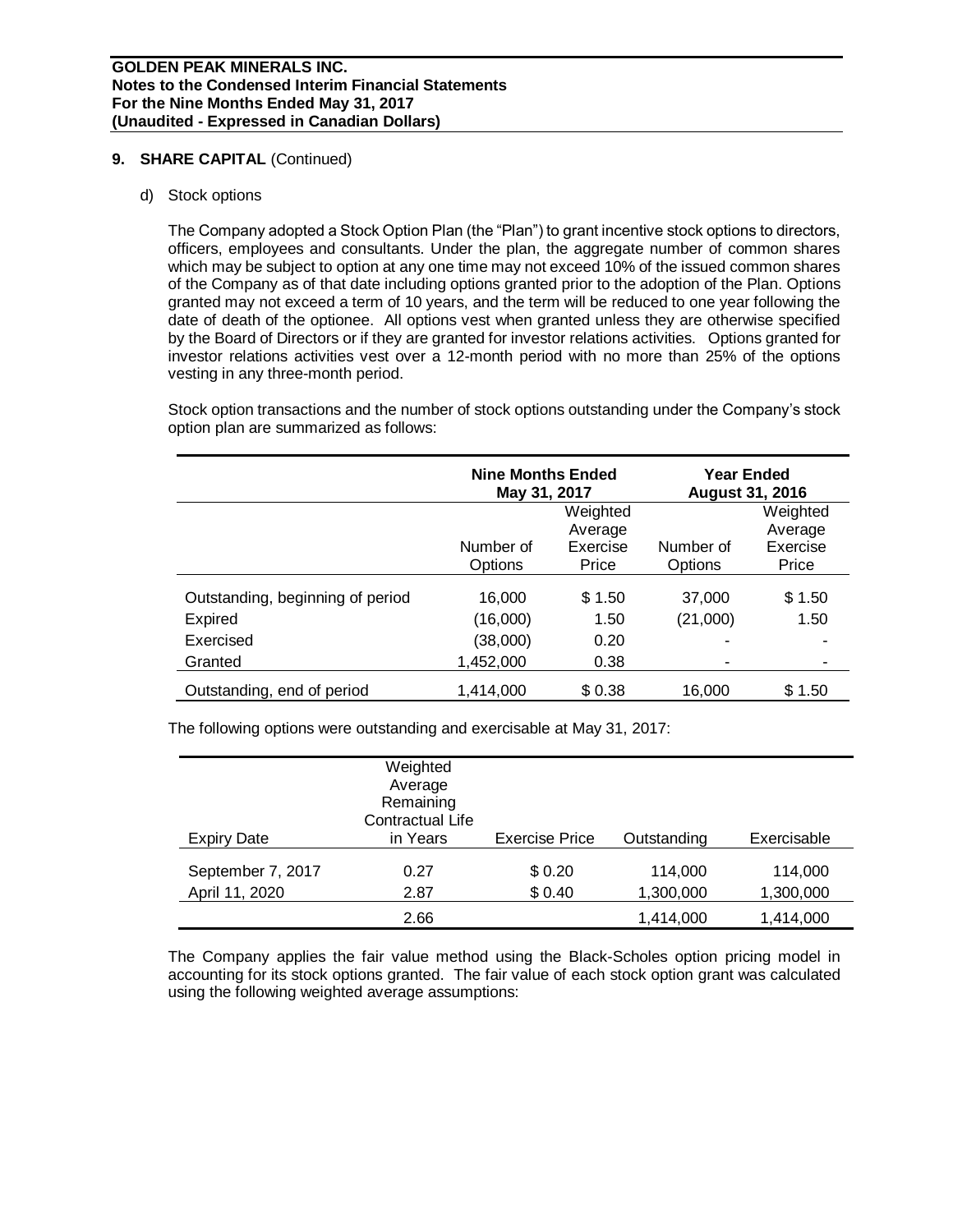#### **GOLDEN PEAK MINERALS INC. Notes to the Condensed Interim Financial Statements For the Nine Months Ended May 31, 2017 (Unaudited - Expressed in Canadian Dollars)**

# **9. SHARE CAPITAL** (Continued)

#### d) Stock options (continued)

|                                        | <b>Nine Months Ended</b><br>May 31, 2017 | Year Ended<br><b>August 31, 2016</b> |
|----------------------------------------|------------------------------------------|--------------------------------------|
| Expected life (years)                  | 2.79                                     | N/A                                  |
| Risk-free interest rate                | 0.80%                                    | N/A                                  |
| Expected annualized volatility         | 136%                                     | N/A                                  |
| Dividend yield                         | N/A                                      | N/A                                  |
| Stock price at grant date              | \$0.39                                   | N/A                                  |
| Exercise price                         | \$0.38                                   | N/A                                  |
| Weighted average grant date fair value | \$0.29                                   | N/A                                  |

Option pricing models require the input of highly subjective assumptions regarding volatility. The Company has used historical volatility to estimate the volatility of the share price.

### **10. FINANCIAL INSTRUMENTS**

The Company's financial instruments include cash, receivables and accounts payable. Cash is classified as FVTPL. Receivables is classified as loans and receivables. Accounts payable is classified as other financial liabilities. The carrying value of these instruments approximates their fair values due to the relatively short periods to maturity of these instruments.

The following table sets forth the Company's financial assets measured at fair value by level within the fair value hierarchy as follows:

| May 31, 2017           | Level 1   |     | Level 2 |   | Level 3 |   | <b>Total</b> |     |
|------------------------|-----------|-----|---------|---|---------|---|--------------|-----|
| Cash                   | \$379,929 |     | S<br>۰  |   | S<br>۰  |   | \$379,929    |     |
| <b>August 31, 2016</b> | Level 1   |     | Level 2 |   | Level 3 |   | Total        |     |
| Cash                   | \$        | 170 | \$      | ۰ | \$      | ۰ | S            | 170 |

#### **Financial risk management objectives and policies**

The risks associated with these financial instruments and the policies on how to mitigate these risks are set out below. Management manages and monitors these exposures to ensure appropriate measures are implemented on a timely and effective manner.

#### a) Credit risk

Credit risk is the risk of an unexpected loss if a customer or third party to a financial instrument fails to meet its contractual obligations. Financial instruments that potentially subject the Company to concentrations of credit risks consist principally of cash. To minimize the credit risk on cash, the Company places the instrument with a major Canadian financial institution.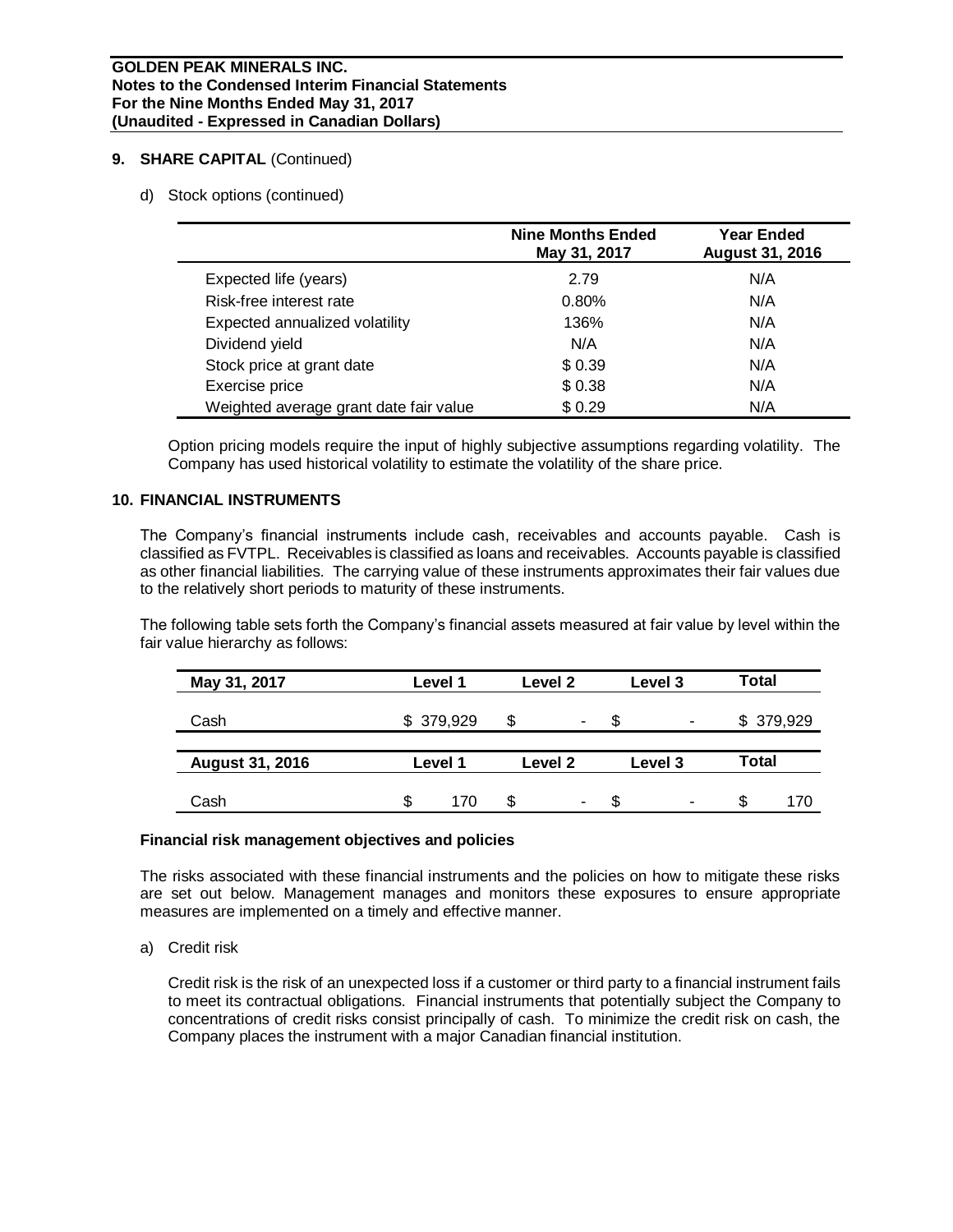### **10. FINANCIAL INSTRUMENTS** (Continued)

b) Liquidity risk

The Company manages liquidity risk by maintaining a balance between continuity of funding and flexibility through the use of borrowings. Management closely monitors the liquidity position and expects to have adequate sources of funding to finance the Company's projects and operations. As at May 31, 2017, the Company had cash of \$379,929 (August 31, 2016 - \$170) to settle accounts payable and accrued liabilities of \$140,885 (August 31, 2016 - \$279,002) which fall due for payment within twelve months of the statement of financial position date. All of the liabilities presented as accounts payable are due within 30 days of the reporting date.

c) Market risk

Market risk is the risk that changes in market prices, such as foreign exchange rates and interest rates will affect the Company's income or the value of its holdings of financial instruments. The objective of market risk management is to manage and control market risk exposures within acceptable parameters, while optimizing the return on capital.

- *i) Currency risk -* The Company's expenses are denominated in Canadian dollars. The Company's corporate office is based in Canada and current exposure to exchange rate fluctuations is minimal. The Company does not have any significant foreign currency denominated monetary assets or liabilities.
- *ii) Interest rate risk -* The Company is exposed to interest rate risk on the variable rate of interest earned on bank deposits. The fair value interest rate risk on bank deposits is insignificant as the deposits are short-term. The Company has not entered into any derivative instruments to manage interest rate fluctuations. The Company has no interest-bearing financial liabilities.
- *iii) Other price risk -* Other price risk is the risk that the fair value or future cash flows of a financial instrument will fluctuate due to changes in market prices, other than those arising from interest rate risk. The Company does not have significant exposure to this risk.

# **11. MANAGEMENT OF CAPITAL**

The Company considers its capital to be comprised of shareholders' equity.

The Company manages the capital structure and makes adjustments to it in light of changes in economic conditions and the risk characteristics of the underlying assets. To maintain or adjust the capital structure, the Company may attempt to issue new shares. Although the Company has been successful at raising funds in the past through the issuance of capital stock, it is uncertain whether it will continue this method of financing due to the current difficult market conditions.

In order to facilitate the management of its capital requirements, the Company prepares expenditure budgets that are updated as necessary depending on various factors, including successful capital deployment and general industry conditions.

Management reviews the capital structure on a regular basis to ensure that the above objectives are met. There have been no changes to the Company's approach to capital management during the nine months ended May 31, 2017. The Company is not subject to externally imposed capital requirements.

# **12. SUBSEQUENT EVENTS**

a) On June 19, 2017, the Company issued 2,200,000 common shares valued at \$682,000 for the acquisition of the Hemlo East Extension and the Hemlo West (Note 6(a)).